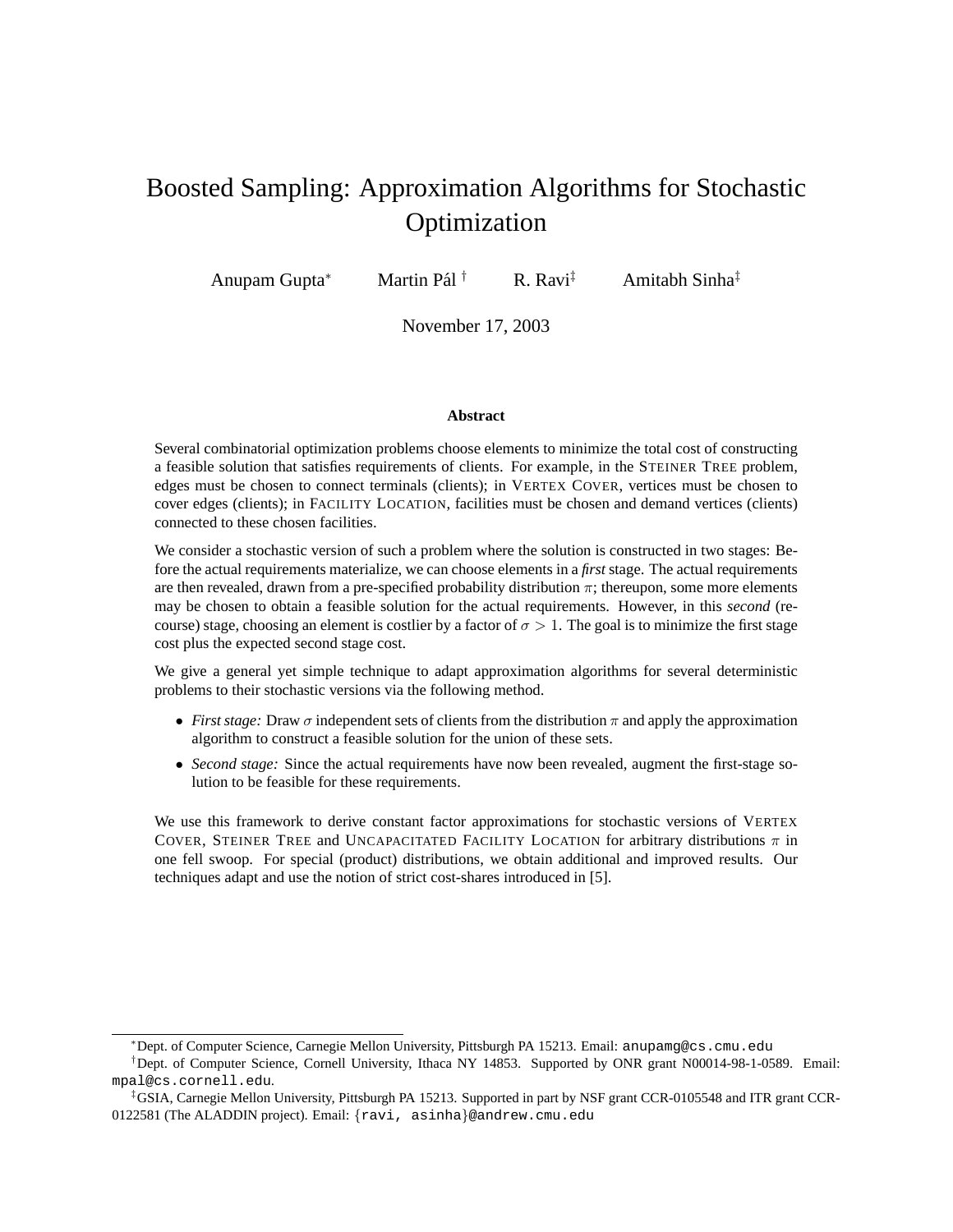# **1 Introduction**

Infrastructure planning problems involve making decisions under uncertainty about future requirements; while more effective decisions can be made after the actual set of clients have materialized, the decisionmaking costs are inflated if deferred until then. The following simple two-stage model captures this tradeoff effectively. Future requirements are uncertain, but are assumed to be drawn from a known probability distribution (e.g., from demand forecasts, industry outlooks). In light of this information, an *anticipatory* part of the solution may be constructed in a first-stage at the current costs. Subsequently, the requirements facing the planner materialize in the form of a client set (drawn from the distribution), and the first-stage solution must be *augmented* to satisfy the revealed requirements. The elements chosen in this second stage are costlier than when chosen earlier, reflecting the need for careful (first-stage) planning. Given the uncertainty of the requirements, the traditional minimum-cost goal may be adapted to minimize the total *expected* cost of the solution.

As an example, consider the STOCHASTIC STEINER TREE problem that specifies an inflation parameter  $\sigma$ and a probability distribution  $\pi$  on the set of terminal nodes (which are clients) that have to be connected to the root in a given rooted discrete metric space. A subset of edges  $E_0$  may be bought by paying the original lengths in the first stage. Once the actual set of terminals  $S$  is revealed, we must then buy the recourse edges  $E_S$  at  $\sigma$  times their lengths so that S is connected to the root by edges in  $E_0 \cup E_S$ . The objective is to minimize  $c(E_0) + \mathbf{E}[\sigma c(E_S)]$ . Here the expectation is over  $\pi$ , the randomness in the set of terminals revealed.

The framework is that of *two-stage stochastic optimization with recourse* [13, 12, 23] which may be paraphrased as "On Monday, we only know the input distribution on the clients, and we can buy some resources. On Tuesday, the client set is now completely specified, but things are now more expensive (in our case, by a factor  $\sigma$ ); we must buy any additional resources needed to get a feasible solution to the instance."

Following this framework, in STOCHASTIC VERTEX COVER, the clients are edges to be covered, and we are given a probability distribution over sets of edges that will arrive; vertices become  $\sigma$  times more expensive after these edges are revealed. The STOCHASTIC FACILITY LOCATION problem on a metric space containing clients and facilities with opening costs defines a probability distribution over the set of clients that will require connection to open facilities. Opening facilities becomes  $\sigma$  times costlier in the second stage. The objective, in addition to expected cost of opening facilities, also includes expected connection costs of the revealed clients to their closest open facilities.

**Our Results:** In this paper, we give a simple yet general framework to translate approximation algorithms for deterministic optimization problems<sup>1</sup> into approximation algorithms for corresponding stochastic versions with second-stage inflation parameter  $\sigma$ . Given an  $\alpha$ -approximation algorithm for the classical problem, one can use it in the following framework:

- 1. *Boosted Sampling:* Sample  $\sigma$  times from the distribution  $\pi$  to get sets of clients  $D_1, \ldots, D_{\sigma}$ .
- 2. *Building First Stage Solution:* Build an  $\alpha$ -approximate solution for the clients  $D = \bigcup_i D_i$ .
- 3. *Building Recourse:* When actual future in the form of a set S of clients appears (with probability  $\pi(S)$ ), augment the solution of Step 2 to a feasible solution for S.

Note that *we do not need to know the distribution* π *explicitly*; it could be a black-box from which we can draw samples. (In practice, these samples could be drawn from market predictions, or from Monte-Carlo simulations.) Thus we can sidestep the often-lethal problem of handling an exponential number of scenarios.

<sup>1</sup>While the approximation algorithm solves the deterministic counterpart of the problem as opposed to the *stochastic* one, there is no requirement for this algorithm itself to be deterministic, e.g., randomized approximation algorithms can just as well be used in our framework.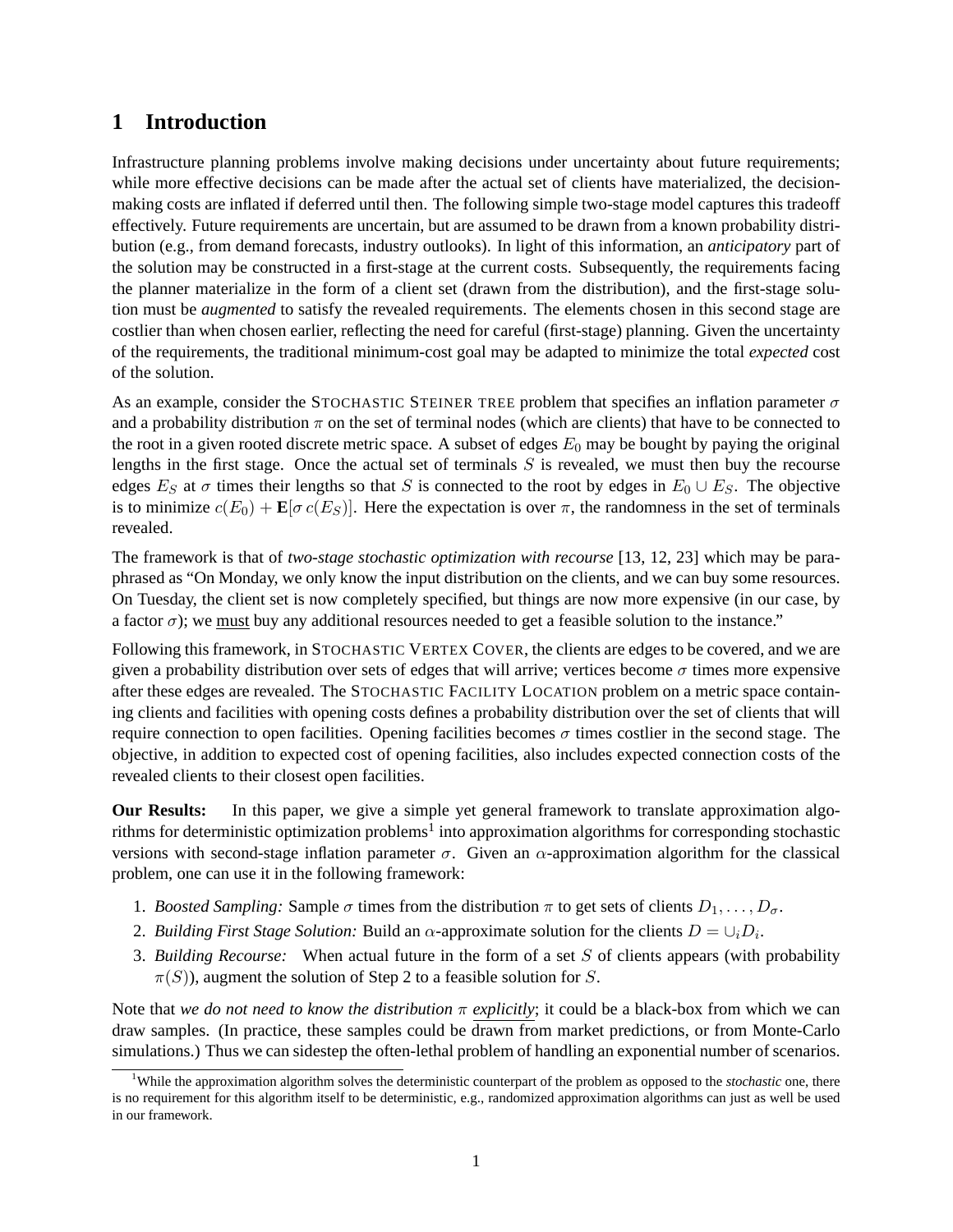| Problem                  | Non-Stoc. Approximation    | <b>Strictness</b> | Stochastic Approximation |                  |
|--------------------------|----------------------------|-------------------|--------------------------|------------------|
|                          | Ratio $\alpha$             |                   | General Distrib.         | Indep. decisions |
| <b>Steiner Tree</b>      | 1.55 (Robins & Zelikovsky) |                   | 3.55                     | 3.55             |
| Vertex Cover             | 2 (Primal-dual)            |                   |                          |                  |
| <b>Facility Location</b> | 3 (Mettu-Plaxton)          | 5.45              | 8.45                     |                  |
| <b>Steiner Network</b>   | 4 (Gupta et al.)           | 4Ŧ                |                          |                  |

Figure 1.1: *Result Summary*. <sup>‡</sup>*Weaker strictness that gives approximations only in the independent decisions model.* 

**Informal Main Result 1.1** If the  $\alpha$ -approximation algorithm  $\mathcal A$  satisfies some technical properties (the problem is *sub-additive*, and *A* admits a *β*-strict *cost-sharing* function<sup>2</sup>), then the above framework yields an  $\alpha + \beta$  approximation for the stochastic version of the problem.

The framework is laid out in Section 2 and the formal result is Theorem 3.1. Using this framework, we show that stochastic variants of STEINER TREE, FACILITY LOCATION, and VERTEX COVER have constant-factor approximation algorithms; the details are in Sections 4-5. The approximation ratios  $\alpha$  and strictness of the corresponding cost-shares  $\beta$ , and the resulting guarantees for the stochastic variants are summarized in Figure 1.1.

We also consider the special case of *independent decisions*; in this, each client j has a probability  $\pi_i$ of arrival *independent* of other clients, and the probability  $\pi(S)$  of the set S materializing is given by  $\prod_{j\in S}\pi_j \prod_{j\notin S}(1-\pi_j)$ . For this model, we can also give a 8-approximation for the stochastic version of the STEINER FOREST problem and improve the approximation ratios of the corresponding versions of VERTEX COVER and FACILITY LOCATION to 3 and 6 respectively.

While a natural approach to utilizing an approximation algorithm for a deterministic problem is to set the client requirements at their expected value according to  $\pi$ , we note that this approach cannot yield bounded approximation ratios even in simple examples. Rather, using the full power of sampling in building the first stage solution gives a provably good solution as we demonstrate.

**Related Work:** The study of stochastic optimization [2, 10] dates back to the work of Dantzig [3] and Beale [1] in 1955; these papers defined the notions of *stochastic linear programming*. Stochastic LPs have been very widely studied since, and several gradient-based and decomposition-based approaches are known for two-stage versions of stochastic linear programming. On the other hand, only moderate progress has been reported for stochastic integer (and mixed-integer) programming in both theoretical and computational domains; see [23, 13] for details.

While stochastic scheduling problems have been studied extensively in the literature [19], the papers often try to identify cases where some standard scheduling policies yield optimal results, or the results hold for some special distributions (e.g., where job sizes are exponentially distributed), or focus on problems for which the deterministic versions are polynomial-time solvable. There are, of course, exceptions; see, e.g., [14, 4, 16, 24].

Very recently, there has been a surge of interest in stochastic versions of NP-hard problems, with papers on the topic by Ravi and Sinha [21], and independently, by Immorlica et al. [7]. Both these works look at versions of our model with some restrictions on the distribution π, while we consider *arbitrary distributions*  $\pi$ . In particular, they consider the following cases.

<sup>&</sup>lt;sup>2</sup>These terms will soon be defined, in Definitions 2.1 and 2.2 respectively.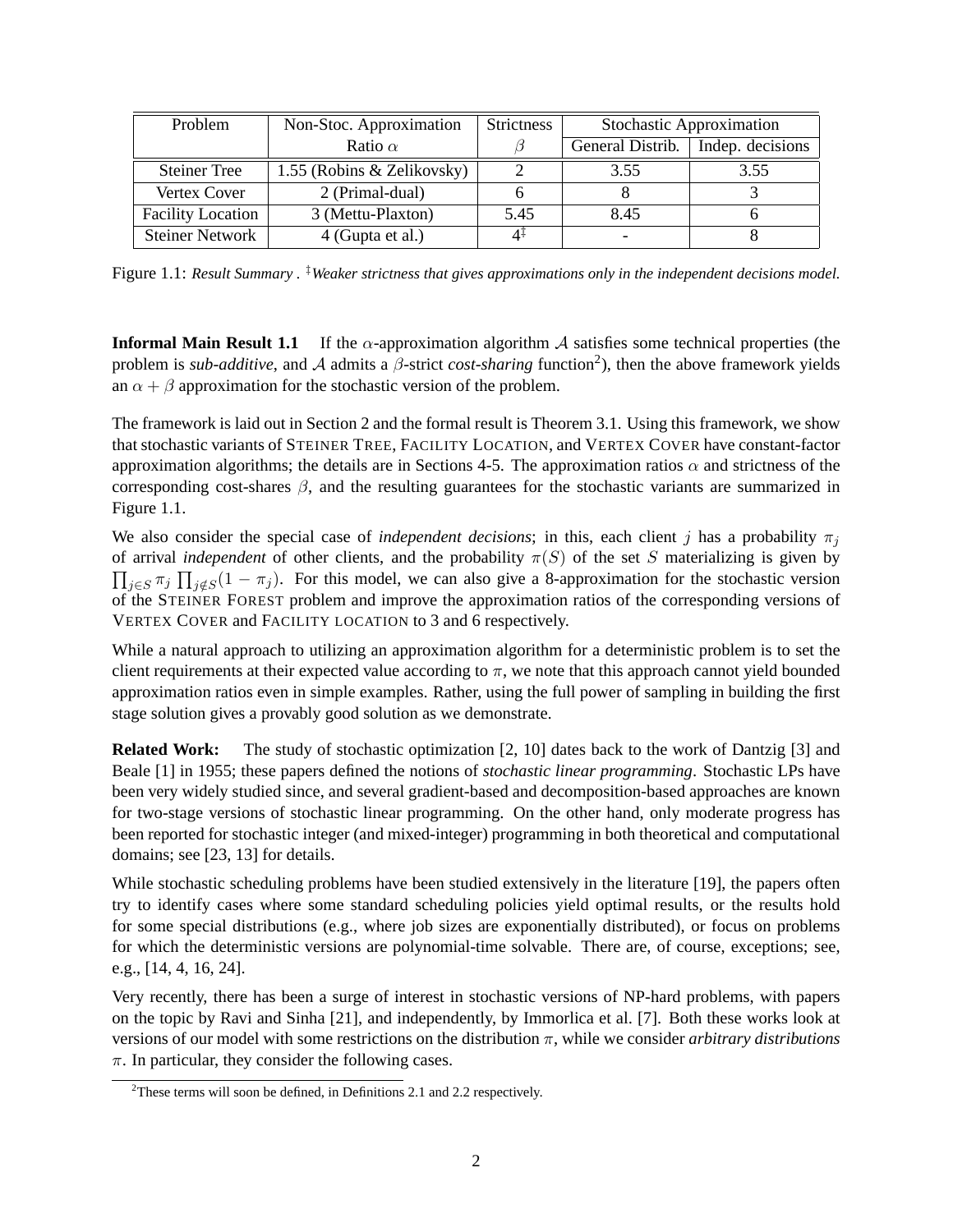- the *scenario model*, where the distribution  $\pi$  has its support on a family  $\mathcal F$  of possible subsets explicitly given as part of the input (and hence the algorithms are allowed to take time  $poly(|\mathcal{F}|, n)$ ), and
- the *independent decisions* model, where each element j has an associated probability  $\pi_i$ , and the probability of a set  $\pi(S) = \prod_{j \in S} \pi_j \prod_{j \notin S} (1 - \pi_j)$ . (I.e., the sets are chosen by flipping a coin independently for each element.)

Since our algorithms in Sections 4 and 5 work for *arbitrary distributions*, our theorems hold in both the above models as well. In particular, our 3.55- and 3-approximations for stochastic STEINER TREE and VERTEX COVER in the independent model improve upon the  $O(\log n)$ - and 6.3-approximations in [7] respectively.

One can define (as in [21]) other stochastic variants of the problems we define here: e.g., one can imagine that there are multiple inflation parameters, and that instead of all things getting dearer by  $\sigma$ , different parts of the problem change in different ways. This work leaves open the question of whether our framework can be extended to handle such multiple-parameter stochastic problems.

Stochastic Steiner Tree appears similar to the *maybecast* problem of Karger and Minkoff [11]; however, the latter is a single-stage optimization problem. Finally, though some of our techniques, including strict cost-shares come from the work of [6, 5], the problems considered there are deterministic optimization problems.

# **2 Model and Notation**

We define an abstract combinatorial optimization problem that we will adapt to a stochastic setting. To define Π, a combinatorial optimization problem, let U be the universe of *clients* (or requirements), and let X be the set of *elements* that we can purchase. For any  $F \subseteq X$ , let  $c(F)$  denote the *cost* of the element set F. Given a set of clients  $S \subseteq U$ , let  $Sols(S) \subseteq 2^X$  be the set of *feasible solutions* for the client set S. The *deterministic version* Det( $\Pi$ ) specifies a fixed subset of clients  $S \subseteq U$ , and the objective is to return  $F \in \mathsf{Sols}(S)$  with least cost. We denote by  $\mathsf{OPT}(S)$  a solution in  $\mathsf{Sols}(S)$  of minimum cost.

**Definition 2.1** *We require all our problems* Π *to satisfy* sub-additivity*. This property states that if* S *and* S 0 *are two sets of clients with solutions*  $F$  ∈ Sols(S) and  $F'$  ∈ Sols(S'), then we must have that (i) S ∪ S' is a *legal set of clients for*  $\Pi$ *, and (ii)*  $F \cup F' \in \mathsf{Sols}(S \cup S')$ *.* 

For example, the STEINER TREE problem on a graph  $G = (V, E)$ ; the clients  $U = V$  are the set of vertices, and the elements X are edges E of the graph. To ensure sub-additivity, we require a *root vertex* r. The cost of a set of edges  $F \subseteq X$  is  $c(F) = \sum_{e \in F} c_e$ . Given a set  $S \subseteq V$  of *terminals*, the solutions are  $Sols(S) = {T | T$  connects all vertices of  $S \cup \{r\}$ .

Given any problem Π, we can define a variant adapted from the framework of *two-stage stochastic programming with recourse* as follows.

- There will be *two stages* of purchasing. Let  $\sigma \geq 1$  be a given *inflation parameter*; every element  $x \in X$  costs  $c_x$  in the first stage but costs  $\sigma c_x$  in the second.
- In the first stage, the algorithm is only given access to an oracle that can draw from the probability distribution  $\pi : 2^U \to [0, 1]$  in time  $poly(|U|)$ . It can then construct a *first-stage solution* by buying a set of elements  $F_0$  at cost  $c(F_0)$ .
- In the second stage, one set  $S \subseteq U$  of clients is *realized* according to the distribution  $\pi$ ; i.e., the probability that S is realized is  $\pi(S)$ . We assume that this set S is conditionally independent of any of our actions in the first stage. Now the *second-stage solution* (also called the *recourse*) consists of a set of elements  $F_S$  purchased at the inflated cost  $\sigma c(F_S)$ . The union of the sets  $F_0 \cup F_S$  must lie in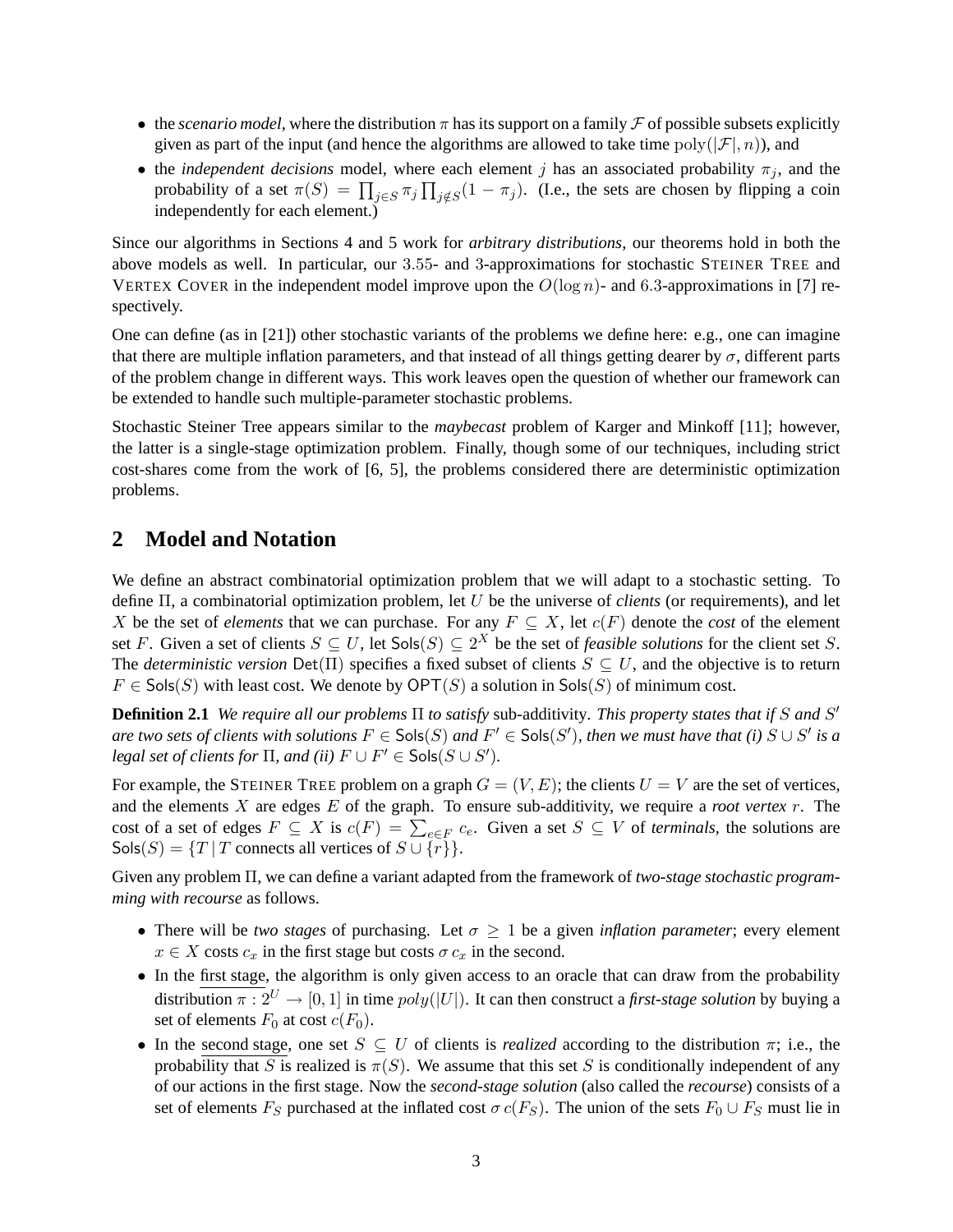$Sols(S)$ , i.e., the first and second stage solutions taken together give a feasible solution for the realized set of clients.

The objective of an algorithm for the stochastic problem  $Stoc(\Pi)$  is to select a set  $F_0$ , and then, given a set S from the distribution  $\pi$ , to select  $F_S$  to minimize the expected cost of the solution:

$$
c(F_0) + \sum_{S \subseteq U} \pi(S)\sigma c(F_S). \tag{2.1}
$$

Hence the stochastic version of the Steiner Tree problem allows us to purchase some edges  $F_0$  in the first stage, and once the set of realized clients  $S \subseteq V$  is revealed, to buy some more edges  $F_S$  so that  $F_0 \cup F_S$ contains a tree spanning S.

### **2.1 Cost sharing functions**

We now define the *cost-shares* that are used crucially to bound the performance of our approximation algorithms. Loosely, a cost-sharing function is one that divides the cost of a solution  $F \in \mathsf{Sols}(S)$  among the client set S. Cost-sharing functions have long been used in the context of game-theory  $[8, 9, 17, 18, 25]$ . We will use (a slight variant of) a cost-sharing function defined recently by Gupta et al. [5]: in contrast to previous cost-sharing mechanisms, this cost-sharing function is defined relative to a fixed (approximation) algorithm for the problem Π.

**Definition 2.2** Given an  $\alpha$ -approximation algorithm A for the problem  $\Pi$ , the function  $\xi : 2^U \times U \to \mathbb{R}_{\geq 0}$ is a β*-strict cost-sharing function* if the following properties hold:

- P1. For a set  $S \subseteq U$ ,  $\xi(S, j) > 0$  only for  $j \in S$ .
- P2. For a set  $S \subseteq U$ ,  $\sum_{j \in S} \xi(S, j) \le c(\mathsf{OPT}(S))$ . (**fairness**)
- P3. If  $S' = S \oplus T$ , then  $\sum_{j \in T} \xi(S', j) \ge (1/\beta) \times \text{cost of *augmenting* the solution  $\mathcal{A}(S)$  to a solution in$ Sols(S 0 ). **(strictness)**

Formally, there must exist a polynomial time algorithm  $\text{Aug}_{\mathcal{A}}$  which can augment  $\mathcal{A}(S)$  to a solution in Sols $(S')$  at cost at most  $\beta \sum_{j \in T} \xi(S', j)$ .

Define the function  $\xi(S, A)$  as the sum  $\sum_{j \in A} \xi(S, j)$ .

**Remark 2.3** Note that one possible algorithm  $\text{Aug}_{\mathcal{A}}$  is obtained by just zeroing out the costs of elements already picked in  $A(S)$ , and running A again. In all cases we consider, there are natural algorithms A for which this Aug<sub>A</sub> ensures strictness; however, in this paper, we choose algorithms A and Aug<sub>A</sub> that complement each other and give better approximation ratios.

# **3 Approximation Algorithms via Cost Sharing**

In this section, we give a general technique for converting an approximation algorithm  $A$  for a deterministic problem  $Det(\Pi)$  into an approximation algorithm for the stochastic version  $Stoc(\Pi)$ , provided the problem Π satisfies sub-additivity, and there is a cost-sharing function ξ that is strict w.r.t. A.

### **3.1 Algorithm: Boosted Sampling**

Given an instance of a stochastic problem  $Stoc(\Pi)$ , the goal of the first stage is to buy the elements that will be useful for the unknown client set realized in the second stage. Since our algorithm is not clairvoyant and hence cannot see the future, the next best thing it can do is to sample from the distribution  $\pi$ , and use the samples as an indication of what the future holds. This simple idea is the basis of our method.

A naïve attempt would be to sample once from the distribution and use the set obtained as our prediction for the future: however, this is not aggressive enough in that it ignores the fact that the future is more expensive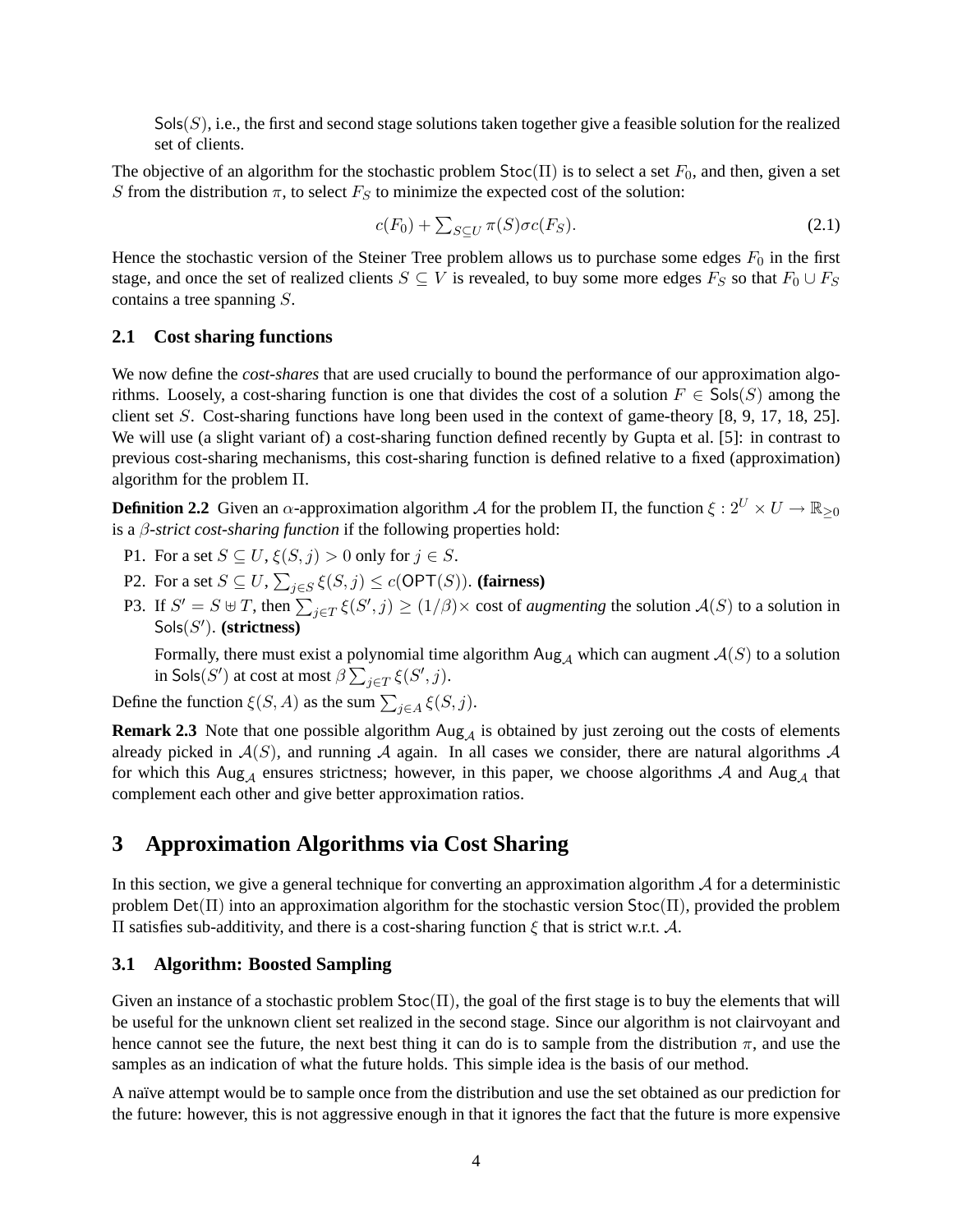by a factor of  $\sigma$ . In fact, as  $\sigma \to \infty$ , the optimal solution would be to assume that every client in U will be realized and must be accounted for in the first stage itself. Motivated by these concerns, the algorithm for the problem  $Stoc(\Pi)$  is stated below, in terms of the  $\alpha$ -approximation algorithm  $\mathcal A$  for  $\Pi$ , which comes equipped with a  $\beta$ -strict cost-sharing function (and hence an associated augmentation algorithm Aug<sub>A</sub>).

We will assume in the rest of the paper that  $\sigma$  is an integer, and is bounded by some poly(n). The former assumption is essentially without loss of generality (since we can round  $\sigma$  to the nearest integer, and lose a small amount in the approximation factor); the latter assumption is stronger, but can be removed in some cases (e.g., see Section 6).

### **Algorithm** Boost-and-Sample**(**Π**)**

- 1. Draw  $\sigma$  independent samples  $D_1, D_2, \ldots, D_{\sigma}$  of the realized clients by sampling from the distribution  $\pi$ . Let  $D = \cup_i D_i$ .
- 2. Using the algorithm A, construct an  $\alpha$ -approximate *first-stage solution*  $F_0 \in \text{Sols}(D)$ .
- 3. If the client set S is realized in the second stage, use the augmenting algorithm  $\text{Aug}_{\mathcal{A}}$  from (P3) to compute  $F_S$  such that  $F_0 \cup F_S \in \mathsf{Sols}(S)$ .

The following theorem is the main result of the paper:

**Theorem 3.1** *Consider a combinatorial optimization problem* Π *that is sub-additive, and let* A *be an* α*approximation algorithm for its deterministic version* Det(Π) *with a* β*-strict cost sharing function. Then* Boost-and-Sample( $\Pi$ ) *is an* ( $\alpha + \beta$ )-*approximation algorithm for* Stoc( $\Pi$ ).

We will prove Theorem 3.1 in the rest of the section. In the next section, we illustrate an application of this theorem to obtain an approximation algorithm for the STOCHASTIC STEINER TREE. In subsequent sections, we go on to consider several other problems, and show that their approximation algorithms and attendant cost sharing functions provide approximation algorithms for the corresponding stochastic versions.

**Proof of Theorem 3.1:** We will bound the expected costs of our first and second-stage solutions separately. Let  $F_0^*$  be the first-stage component of the optimal solution, and  $F_S^*$  be the second-stage component if the set of realized clients is S. Hence

the optimal cost 
$$
Z^* = c(F_0^*) + \sum_S \pi(S) \sigma c(F_S^*).
$$
 (3.2)

Let us denote  $Z_0^* = c(F_0^*)$  and  $Z_r^* = \sum_S \pi(S) \sigma c(F_S^*)$ .

*First stage:* We claim that there is an element  $\widehat{F}_1 \in \mathsf{Sols}(D)$  such that  $\mathbf{E}[c(\widehat{F}_1)] \leq Z^*$ . Indeed, define  $\widehat{F}_1 = F_0^* \cup F_{D_1}^* \cup F_{D_2}^* \cup \ldots \cup F_{D_\sigma}^*$ . The fact that  $\widehat{F}_1 \in \mathsf{Sols}(D)$  follows from sub-additivity of the problem Π. Therefore,

$$
\mathbf{E}_{D}[c(\widehat{F}_{1})] \le c(F_{0}^{*}) + \mathbf{E}_{D}[\sum_{i=1}^{\sigma} c(F_{D_{i}}^{*})]
$$
  
=  $c(F_{0}^{*}) + \sum_{i=1}^{\sigma} \mathbf{E}_{D_{i}}[c(F_{D_{i}}^{*})]$   
=  $c(F_{0}^{*}) + \sigma \sum_{S} \pi(S) c(F_{S}^{*}) = Z^{*},$ 

the penultimate equality following from the fact that each of the  $D_i$ 's are chosen from the probability distribution π. Since we have an α-approximation algorithm for Det(Π), our solution  $F_0$  satisfies  $\mathbf{E}[c(F_0)] \leq$  $\alpha c(\widehat{F}_1)$ , which in turn is at most  $\alpha Z^*$ , bounding our first stage costs.

*Second stage:* Let S be the set of realized clients, and let  $F_S$  be the result of our algorithm  $\text{Aug}_{\mathcal{A}}$  such that  $F_0 \cup F_S \in \mathsf{Sols}(S)$ . We need to bound our expected second stage cost, which is  $\sigma \mathbf{E}[c(F_S)]$ . The β-strictness of the cost sharing function  $\xi$  implies that  $c(F_S) \leq \beta \xi(D \cup S, S)$ . In fact, we even have  $c(F_S) \leq \beta \xi(D \cup S, S \setminus D).$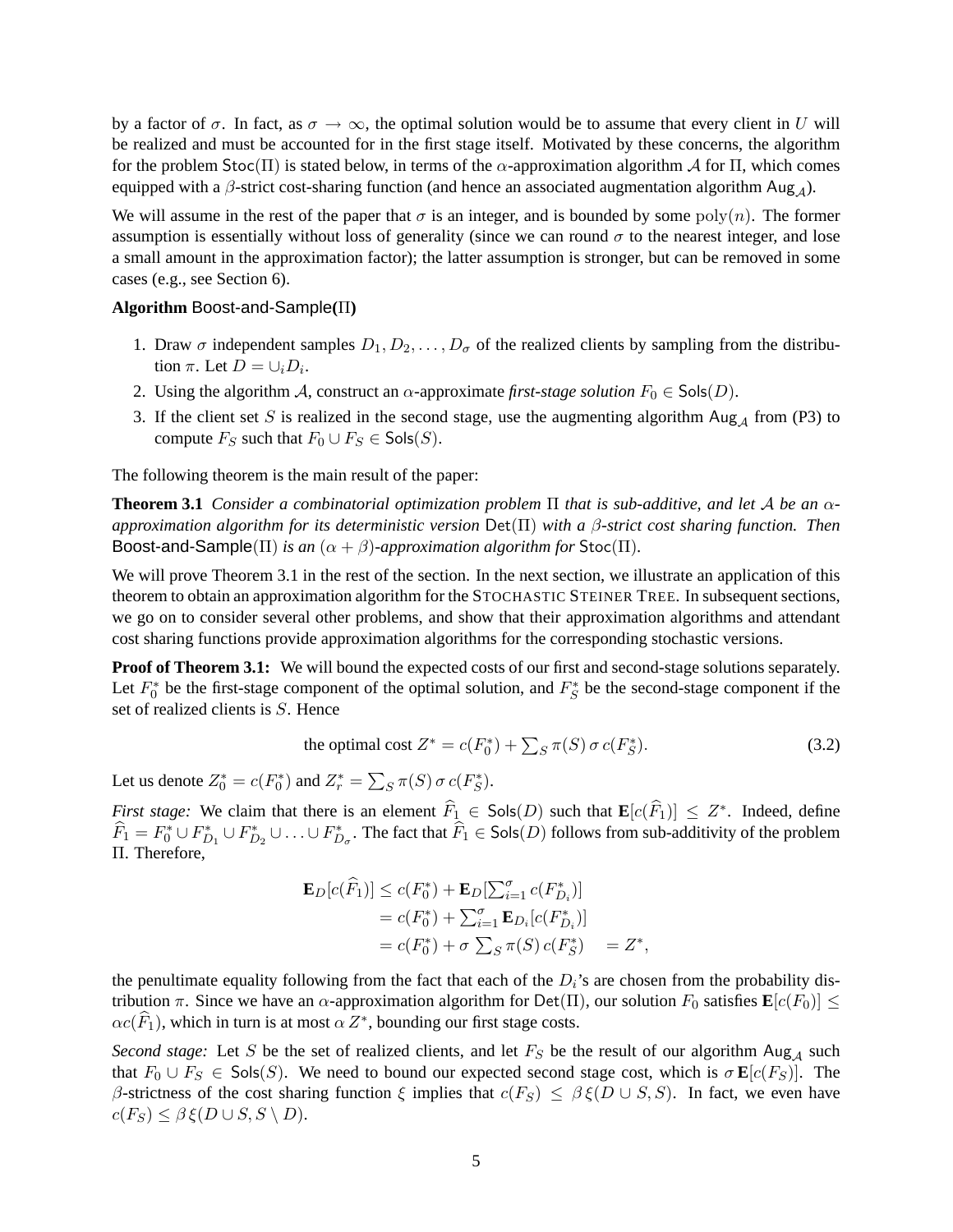Consider the following alternate probabilistic process to generate the sets  $D_i$  and the set S: Draw  $\sigma + 1$ independent samples  $D_1, D_2, \ldots, D_{\sigma+1}$  from the distribution  $\pi$ . Now choose a random value K uniformly from  $\{1, 2, \ldots, \sigma + 1\}$ , and set  $S = D_K$  and  $D = \bigcup_{i \neq K} D_i$ . This process is identically distributed to the original process, since we are picking the sets independently. Let  $\widehat{\mathbb{D}}$  be the union of *all* the  $\widehat{D}_i$ 's, and let  $\widehat{\mathbb{D}}_{-i}$ be the union  $\cup_{l\neq i}D_l$  of all the sets except  $D_i$ .

Since the cost sharing function is fair (Property P2), we have

$$
\sum_{i=1}^{\sigma+1} \xi(\widehat{\mathbb{D}}, \widehat{D}_i \setminus \widehat{\mathbb{D}}_{-i}) \leq c(\mathsf{OPT}(\widehat{\mathbb{D}})).
$$

By our random choice of  $K$ , we get

$$
\mathbf{E}_K[\xi(\widehat{\mathbb{D}}, \widehat{D}_K \setminus \widehat{\mathbb{D}}_{-K})] \leq \frac{1}{\sigma+1}c(\mathsf{OPT}(\widehat{\mathbb{D}}))
$$

Since the alternate process is probabilistically identical to the one we used to pick  $D$  and  $S$ ,

$$
\mathbf{E}_{D,S}[\xi(D\cup S, S\setminus D)] = \mathbf{E}_{\widehat{\mathbb{D}},K}[\xi(\widehat{\mathbb{D}}, \widehat{D}_K\setminus \widehat{\mathbb{D}}_{-K})]
$$
  
\$\leq \frac{1}{\sigma+1} \mathbf{E}\_{\widehat{\mathbb{D}}}[c(OPT(\widehat{\mathbb{D}}))] \qquad (3.3)\$

To complete the argument, we now show that  $\mathbf{E}_{\widehat{\mathbb{D}}}[c(\mathsf{OPT}(\widehat{\mathbb{D}}))] \leq \frac{\sigma+1}{\frac{\sigma}{2}}$  $\frac{+1}{2}$   $Z^*$ . To derive a feasible solution to  $\widehat{\mathbb{D}},$ define  $\widehat{F}_2 = F_0^* \cup F_{\widehat{L}}^*$  $\hat{\tilde{D}}_1 \cup F_{\hat{L}}^*$  $\hat{\tilde{D}}_2 \cup \ldots \cup F_{\hat{L}}^*$  $\hat{\tilde{D}}_{\sigma+1}$ . Again, the fact that  $\widehat{F}_2 \in \mathsf{Sols}(\widehat{\mathbb{D}})$  follows from sub-additivity of Π. Thus we have

$$
\mathbf{E}_{\widehat{\mathbb{D}}}[c(\mathsf{OPT}(\widehat{\mathbb{D}}))] \le c(F_0^*) + \sum_{i=1}^{\sigma+1} \mathbf{E}_{\widehat{D}_i}[c(F_{\widehat{D}_i}^*)]
$$
  
\n
$$
\le Z_0^* + (\sigma + 1) \frac{Z_r^*}{\sigma}
$$
  
\n
$$
\le \frac{\sigma+1}{\sigma} (Z_0^* + Z_r^*) = \frac{\sigma+1}{\sigma} Z^*.
$$
\n(3.4)

Thus  $\mathbf{E}_{S}[c(F_S)] \leq \beta \mathbf{E}_{D,S}[\xi(D \cup S, S \setminus D)]$ , which using (3.3) and (3.4), is bounded by  $\frac{\beta}{\sigma} Z^*$ . Finally, since our second stage cost is  $\sigma c(F_S)$ , our expected second stage cost is  $\mathbf{E}_S[\sigma c(F_S)] \leq \beta Z^*$ .

Putting together the first and second stage costs gives the bound claimed in the theorem.

## **4 An Illustration: Stochastic Steiner Trees**

In the classical deterministic STEINER TREE problem, we are given a set of vertices  $V$ , and the costs  $c_e$  on edges satisfy the triangle inequality. (This assumption is without loss of generality, since we can take the metric completion of the graph.) We assume there is a designated *root* vertex r. Given a set of terminals (i.e., the clients), the goal is to buy a set of edges (the elements) of minimum cost so that the terminals and the root  $r$  lie in a connected component. Note that the presence of the root ensures that the problem is sub-additive.

Now let us consider the problem  $\mathsf{Stoc}(\mathsf{STEINER}\ \mathsf{FREE})$ : in the first stage, we can buy some edges  $F_0$  at cost  $\sum_{e \in F_0} c_e$ . In the second stage, a set of terminals  $S \subseteq V$  is realized with probability  $\pi(S)$ , after which we may buy some more edges to connect the terminals to the root; however, these edges must be bought at cost  $\sigma c_e$  each.

**Theorem 4.1** *There exists a* 2*-approximate algorithm* A *for* STEINER TREE*, along with a cost sharing function* ξ *that is* 2*-strict for* A*.*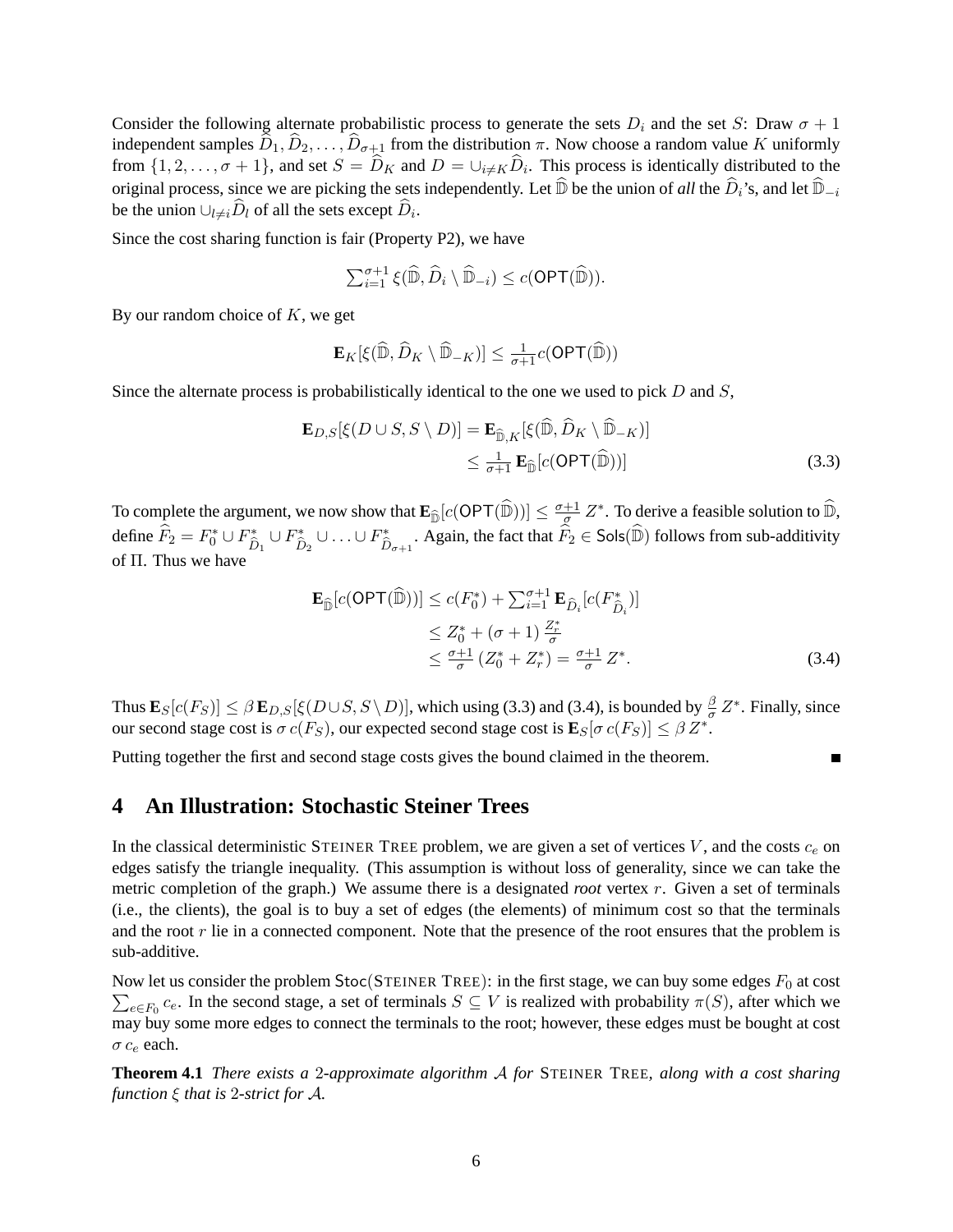**Proof:** The algorithm A is simply Prim's algorithm [20] for minimum spanning tree; given a set of terminals S, it ignores the vertices not in  $S \cup \{r\}$ , and builds an MST on  $S \cup \{r\}$ . It is well-known that the cost  $c(\mathcal{A}(S))$ of any MST is within a factor of 2 of the cost of the optimal Steiner tree  $\mathsf{OPT}(S)$ .

Given an MST  $\mathcal{A}(S)$  on the set of terminals S, let us imagine it to be rooted at r; for  $j \in S$ , set  $\xi(S, j)$  to be *half* the cost of the edge connecting j to its parent in  $A(S)$ , which we call j's *parental edge* in  $A(S)$ . Clearly, if  $j \notin S$ , then  $\xi(S, j) = 0$ . By definition,  $\sum_{j \in S} \xi(S, j) = \frac{1}{2} c(\mathcal{A}(S))$ ; since the MST is a 2-approximation to the Steiner tree problem, this implies that  $\frac{1}{2} c(A(S)) \leq c(OPT(S))$ , and hence  $\xi$  is fair.

Finally, to prove the 2-strictness, consider a set  $S' = S \oplus T$ . The augmenting procedure Aug<sub>A</sub> basically zeroes out the edges of  $A(S)$  and runs Prim's algorithm; i.e., it takes the solution  $A(S)$ , and for each  $j \in T$ , adds the parental edge of j in  $A(S \cup T)$ . We claim this gives a solution in Sols( $S \cup T$ ). (Indeed, each vertex  $j \in T$  whose parent in  $A(S \cup T)$  was in  $S \cup \{r\}$  will now be connected to  $A(S)$ , and hence to r; the general argument follows by a simple induction.) Since these edges cost  $2 \times \sum_{j \in T} \xi(S \cup T, j)$ , we have proved the theorem.  $\blacksquare$ 

Note that the argument for strictness only required that each vertex in the solution  $A(S)$  was connected to the root, and hence the same cost shares are also 2-strict for *any* heuristic for Steiner Tree. Now, using the 1.55-approximation for STEINER TREE [22] and Theorem 3.1, we obtain the following improved theorem:

**Theorem 4.2** *There is a* 1.55*-approximation algorithm for* STEINER TREE*, along with a cost-sharing function* ξ *that is* 2*-strict for it. Hence, there is a* 3.55*-approximation algorithm for* Stoc(STEINER TREE)*.*

This improves on the O(log n)-approximation for the *independent decisions* version of Stoc(STEINER TREE) given by Immorlica et al. [7].

# **5 Other Applications**

This section will be devoted to looking at several other (deterministic) problems Π; for each problem, we will give an  $\alpha$ -approximation algorithm A and its accompanying  $\beta$ -strict cost-share function. Our results have been summarized in Figure 1.1; due to lack of space, the longer proofs appear in Appendix A.

### **5.1 Facility Location**

An instance of FACILITY LOCATION is given by a set of facilities  $F$  and a set of clients  $S$ . The distances  $c_{ij}$  between any pair of points i, j from F ∪ S form a metric. Each facility p has opening cost  $f_p$ ; the goal is to open a subset of facilities  $F'$  to minimize the opening costs plus the sum of distances from each client to its closest open facility:

$$
\sum_{p \in F'} f_p + \sum_{j \in S} c(j, F').
$$

The main result for Stoc(FACILITY LOCATION) is the following:

**Theorem 5.1** *The cost sharing function* ξ *given by Pal and Tardos is ´* 5.45*-strict for the* 3*-approximation algorithm of Mettu and Plaxton. Hence, there is a* 8.45*-approximation algorithm for* Stoc(FACILITY LO-CATION)*.*

### **5.2 Vertex Cover**

In the Vertex Cover problem, we are given a graph  $G = (V, E)$  with costs  $c_v$  on vertices. The clients are the edges, and our goal is to choose a subset V' of the vertices so that each edge is *covered*; i.e., at least one of its adjacent vertices is chosen. In the stochastic version, we pay  $c_v$  for picking a vertex v in the first phase, and  $\sigma c_v$  for picking it in the second phase. We will prove the following theorem: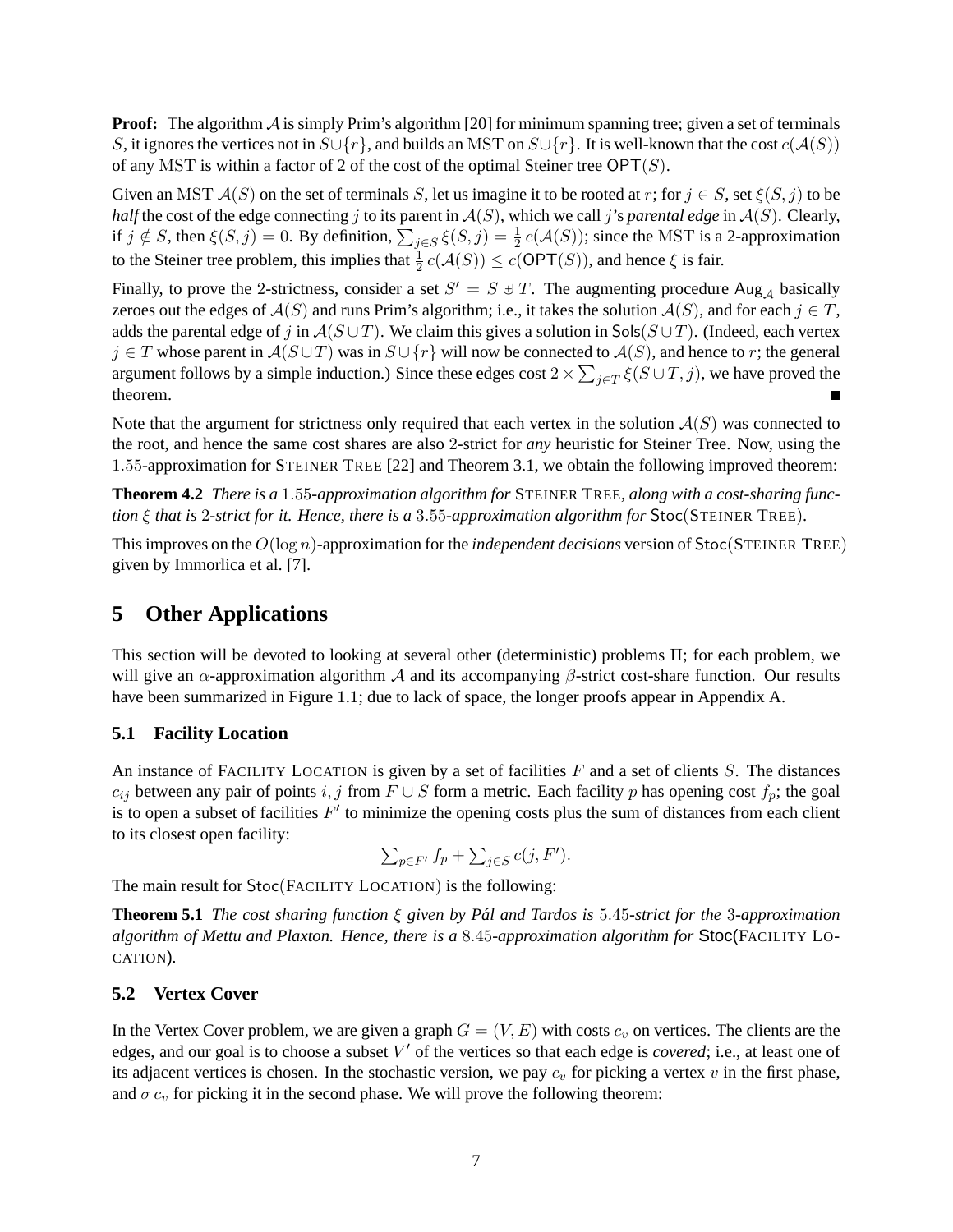### **Theorem 5.2** *There is a* 8*-approximation algorithm for* Stoc(VERTEX COVER)*.*

Before we do this, let us define a version of the problem called *Relaxed Stochastic Vertex Cover*. In the relaxed version of the stochastic problem, we are allowed to make payments to a vertex in both stages, with  $p^1(v)$  and  $p^2(v)$  being payments made to v in the first and second stage respectively. A vertex v is chosen if and only if  $p^1(v) + p^2(v)/\sigma \geq c_v$ . Again, given a set of realized edges S, the set of chosen vertices must form a feasible vertex cover for S. The cost of our solution is just the sum of payments, i.e.  $\sum_{v \in V} p^1(v) + p^2(v)$ , and the goal is again to minimize the expected cost.

Note that by requiring that  $p^1(v) \in \{0, c_v\}$  and  $p^2(v) \in \{0, \sigma c_v\}$ , we get back to our usual stochastic framework, and hence the relaxed problem allows us to make partial commitments to vertices in the first stage. However, it turns out that we can convert any algorithm  $A$  for the relaxed problem into an algorithm A' for the unrelaxed version with the same expected cost. Indeed, if  $p^1(v)$  is the amount of money placed on vertex v by A in the first stage, the algorithm  $A'$  picks the vertex v in its first stage with probability  $\min\{1,p^1(v)/c_v\}$ . In the second stage, A' selects the vertex v if v was selected by A (that is,  $p_v^1 + p_v^2/\sigma \ge$  $c_v$ ), and if  $A'$  has not already selected it in the first stage. By linearity of expectations, the expected cost incurred by  $A'$  in each phase is at most the cost incurred by  $A$  in that phase. Thus it suffices to give an algorithm and a cost sharing function for relaxed vertex cover.

**The Algorithm** A: We use a standard primal-dual 2-approximation algorithm A for vertex cover. Let  $S \subseteq$ E be the set of edges in the instance. For each edge e, we have a dual variable  $y_e$ , initially set to 0. We simultaneously raise all dual variables at a uniform rate. A vertex v becomes *tight* when the duals of edges adjacent to it can pay its cost, i.e. when  $\sum_{e \in \delta(v)} y_e = c_v$ . When a vertex v becomes tight, we *freeze* all edges adjacent to it, i.e., we stop raising their dual variables. We continue raising the dual variables of all unfrozen edges, until all edges become frozen.

**Output:** The algorithm places payments  $p(v) = \sum_{e \in \delta_v} y_e$  on each vertex  $v \in V$ . Since each edge is adjacent to some tight vertex  $v$ , it has been paid  $c_v$  and hence bought outright; thus the solution is feasible for S.

**The Cost Shares:** Define  $\xi(S, e) = y_e$ ; since each edge pays both its endpoints, it holds that  $\sum_{v \in V} p(v) =$  $2\sum_{e\in S}y_e$ . Furthermore,  $\sum_{e}\xi(S,e)$  is just the LP dual value, and hence at most OPT(S).

Clearly, the algorithm  $A$  is a 2-approximation for the vertex cover problem. To prove Theorem 5.2, it suffices to prove the strictness of  $\xi$  for  $\mathcal{A}$ .

### **Theorem 5.3** *The cost shares* ξ *defined above are 6-strict with respect to the algorithm* A*.*

**Proof:** Let S and T be two disjoint sets of edges. To augment the solution  $A(S)$  to handle T as well, the augmenting algorithm Aug<sub>A</sub> looks at the (relaxed) payment function  $p: V \to \mathbb{R}_{\geq 0}$  for the set of edges S, and runs the algorithm A on the set of edges T with the reduced costs  $c'_v = c_v - p(v)$ . To prove strictness, we need to compare this augmentation cost to the cost share  $\xi(S \cup T, T)$ . To this end, we shall compare several runs of  $A$  on different related inputs.

• **Run**  $R_1$ : This is the run of A with original costs  $c_v$  on the set  $S \cup T$ . Let  $y_e^1$  be the duals produced. Let us define payments  $p_S^1(v) = \sum_{e \in \delta(v) \cap S} y_e$  and  $p_T^1(v) = \sum_{e \in \delta(v) \cap T} y_e$  respectively.

Note that  $p^1 = p_{S \cup T}^1 = p_S^1 + p_T^1$  is exactly the payment function computed by A. Furthermore, this is the run that computes the cost-shares  $\xi(S \cup T, T)$ .

• **Runs**  $R_S$  and  $R_T$ : The run  $R_S$  is the run of A on the set of edges S, but with costs  $c^S = c - p_T^1$  (i.e., reduced by the payments of T in  $R_1$ ). Similarly the run  $R_T$  is on the edges T, with reduced costs  $c^T = c - p_S^1$ .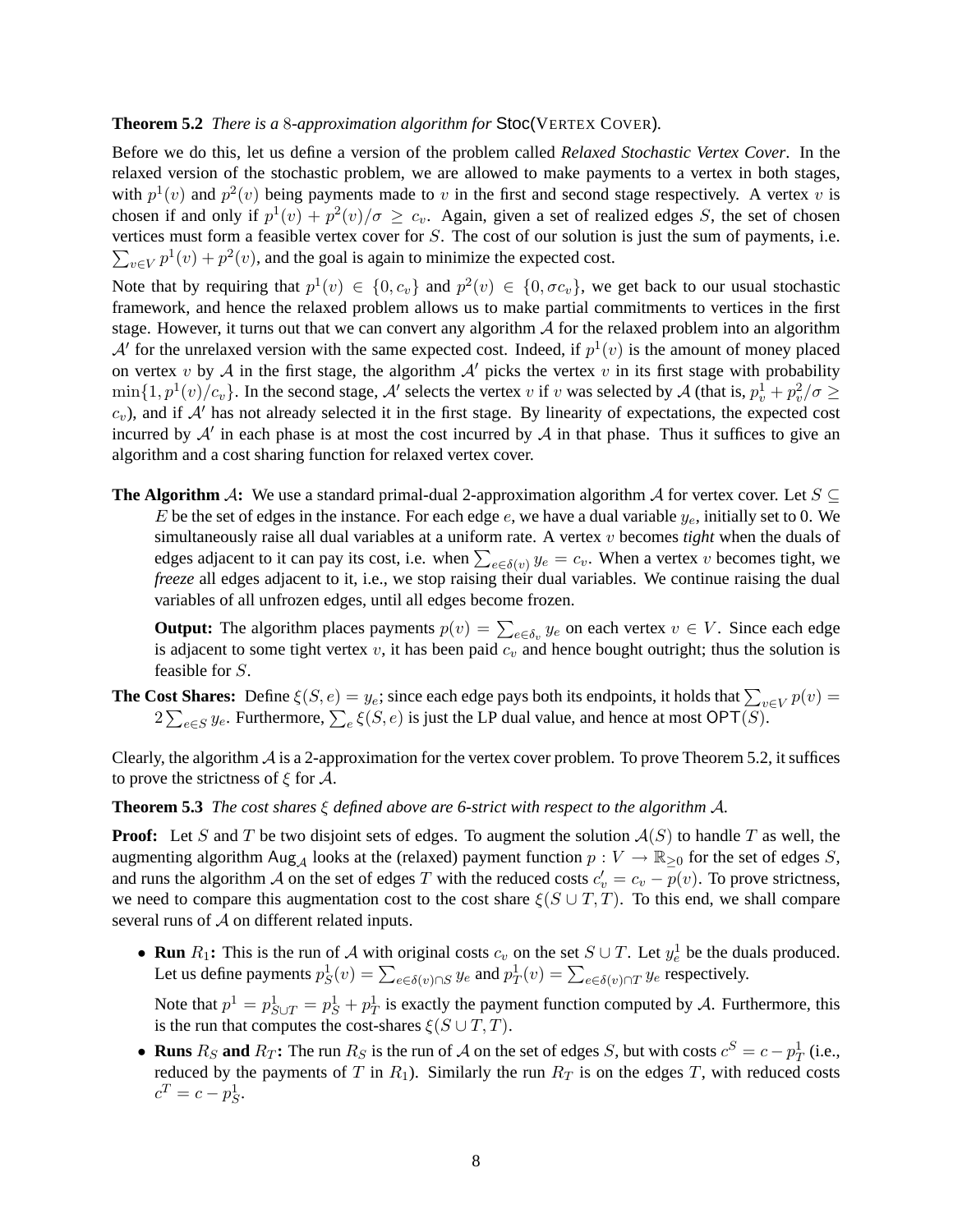- **Run**  $R_2$ : This is  $\mathcal{A}$ 's run on the edge set  $S$ , with original costs  $c$ , and hence corresponds to the actual run of the first stage. Let  $y^2$  be the duals and  $p^2$  the payments computed.
- **Run**  $R_3$ : This is on the edge set T, with reduced costs  $c^3 = c p^2$ ; hence, this corresponds to the augmentation step for T. Again,  $y^3$  and  $p^3$  are the duals and the payments.

By the definition of  $R_S$ , the freezing time of all edges  $e \in S$  in the two runs  $R_S$  and  $R_1$  is the same; hence the dual  $y^S$  is just the dual  $y^1$  restricted to the set S, and  $p_S^1 = p^S$ . Similarly, the dual  $y^T$  from the run  $R^T$ is identical to the dual  $y^1$  restricted to T, and  $p_T^1 = p^T$ . We claim that, to prove the theorem, it suffices to prove the following claim:

**Claim 5.4**  $\sum_{v \in V} p^3(v) \leq 3 \sum_{v \in V} p_T^1(v)$ .

Before we prove this claim, let us see how it proves Theorem 5.3. Note that cost of the augmentation run  $R_3$  is exactly  $\sum_{v} p^3(v)$ , while the cost shares

$$
\xi(S \uplus T, T) = \sum_{e \in T} y_e = \frac{1}{2} \sum_{v \in V} p_T^1(v).
$$

Hence  $\xi(S \cup T, T)$  can defray at least one-sixth of the cost of the run  $R_3$ , proving the theorem.

**Proof of Claim 5.4:** The proof relies on the following Lipschitz-type property of the algorithm A: imagine the vertex costs to be vectors in  $\mathbb{R}^{|V|}$ , and suppose the costs change by an amount  $\epsilon$  (in their  $L_1$ -distance), then the claim says that the payments do not change by more than  $2 \epsilon$ . Formally,

**Claim 5.5 (Lipschitz continuity)** *Consider two runs* <sup>R</sup> *and* <sup>R</sup><sup>b</sup> *of* <sup>A</sup> *with the same edge set* <sup>S</sup> *on two different cost vectors* c and  $\hat{c}$ , and let p and  $\hat{p}$  be the two vectors of payments computed. If we define  $\Delta$  *so that*  $(p - \widehat{p}) = (c - \widehat{c}) + \Delta$ *, then*  $||\Delta||_1 \le ||c - \widehat{c}||_1$ *.* 

The proof of the Lipschitz condition is deferred to Appendix; but let us use it to complete this proof. First, we use it to compare the runs  $R_S$  and  $R_2$  (both being defined on the edge set S): define  $\Delta_1$  so that

$$
p^2 - p_S^1 = c - (c - p_T^1) + \Delta_1 = p_T^1 + \Delta_1; \tag{5.5}
$$

Г

then Claim 5.5 implies that  $\|\Delta_1\|_1 \leq \|p_T^1\|_1$ . The second application of Claim 5.5 is to the runs  $R_3$  and  $R_T$ (both on the edge set T); it implies that if  $\Delta_2$  is such that

$$
p^3 - p_T^1 = (c - p^2) - (c - p_S^1) + \Delta_2 = p_S^1 - p^2 + \Delta_2,
$$
\n(5.6)

then  $\|\Delta_2\|_1 \leq \|p_S^1 - p^2\|_1$ ; this, by (5.5), is at most  $\|p_T^1\|_1 + \|\Delta_1\|_1 \leq 2\|p_T^1\|_1$ . Furthermore, plugging (5.5) into  $(5.6)$ , we get

$$
p^3 - p_T^1 = -(p_T^1 + \Delta_1) + \Delta_2.
$$

Simplifying, this gives  $||p^3||_1 = ||\Delta_1||_1 + ||\Delta_2||_1 \leq 3||p_T^1||_1$ .

# **6 Independent Decisions: Steiner Forest and Other Improvements**

The *independent decisions* model was defined in Section 1 as the model when each client  $j \in U$  has a probability  $\pi_j$  of requiring service *independently* of all other clients. For this special case of our model, we show that a weaker version of strict cost-shares is sufficient to obtain algorithms for stochastic problems. This allows us to obtain approximations for some more problems (e.g., for STEINER NETWORK), and obtain stronger results for others (e.g., for VERTEX COVER and FACILITY LOCATION) in the independent decisions model.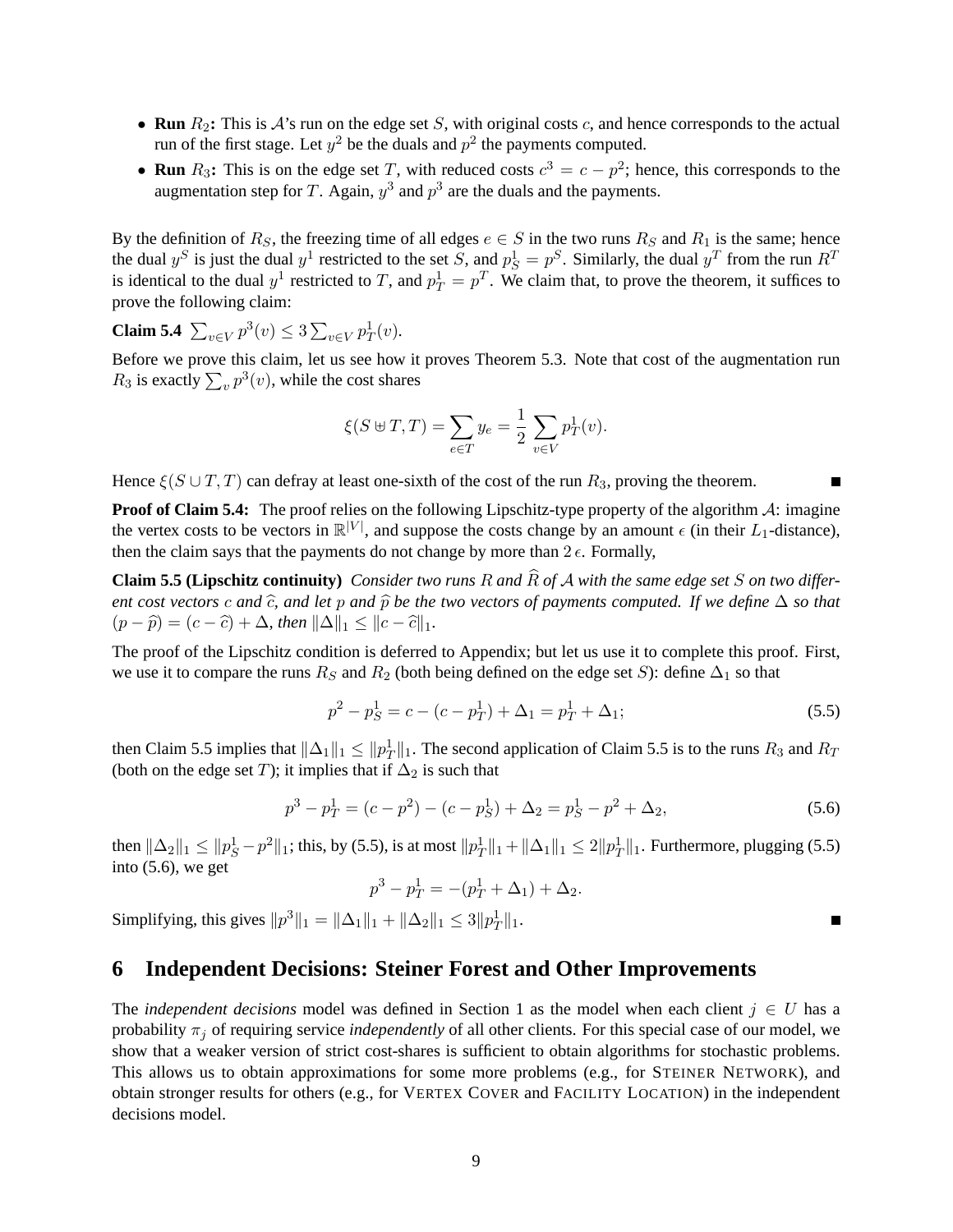Given a problem  $\Pi$ , we use  $Ind(\Pi)$  to denote the stochastic extension of  $\Pi$  in this independent decisions model. For this section, we will need the following weaker definition of strictness that holds only for additions of a *single* client.

**Definition 6.1** Given an  $\alpha$ -approximation algorithm A for the problem  $\Pi$ , the function  $\xi : 2^U \times U \to \mathbb{R}_{\geq 0}$ is a β*-uni-strict cost-sharing function* if properties (P1), (P2) hold in conjunction with:

P3'. If  $S' = S \oplus \{j\}$ , then  $\xi(S', j) \ge (1/\beta) \times \text{cost of augmenting the solution } A(S)$  to a solution in Sols(S 0 ). **(uni-strictness)**

Again, we need a *poly-time algorithm* Aug<sub>A</sub> that does the augmentation with cost at most  $\beta \xi(S', j)$ .

### **6.1 The (Even Simpler) Algorithm** Ind-Boost

Let us define the (yet simpler) algorithm for the independent case:

### **Algorithm** Ind-Boost**(**Π**)**

- 1. Choose a set D by picking each element  $j \in U$  with probability  $\sigma \pi_j$  independently.
- 2. Using the algorithm A, construct an  $\alpha$ -approximate solution  $F_0 \in \text{Sols}(D)$ .
- 3. If the client set S is realized in the second stage, use the augmentation algorithm  $\text{Aug}_{\mathcal{A}}$  of (P3') to compute  $F_S$  such that  $F_0 \cup F_S \in \mathsf{Sols}(S)$ .

Note that Ind-Boost(Π) is much easier to implement, and can be done in polynomial time regardless of how large  $\sigma$  is. Here is the version of the main Theorem 3.1 for the independent decisions model, the proof of which appears in Appendix B:

**Theorem 6.2** *Consider a deterministic combinatorial optimization problem* Π *that is sub-additive, and let* A *be an* α*-approximation algorithm for* Π *with a* β*-uni-strict cost sharing function. Then* Ind-Boost(Π) *is an*  $(\alpha + \beta)$ *-approximation algorithm for*  $\text{Ind}(\Pi)$ *.* 

### **6.2 Steiner network**

The Steiner network problem is a generalization of the Steiner tree problem, and is defined over an edgeweighted graph. A client u is now a pair  $(s_i, t_i)$  of vertices, and given a set of clients S, a feasible solution consists of a set of edges F such that for each  $(s_i, t_i) \in S$ , there is a path from  $s_i$  to  $t_i$  in F. The problem is easily verified to be sub-additive. The following result gives us the claimed 8-approximation for Ind(STEINER FOREST).

**Theorem 6.3 ([5])** *There is a 4-approximation algorithm for the Steiner network problem which admits a 4-uni-strict cost-sharing function.*

### **6.3 Other Problems**

Improved results may be obtained for other problems which have already been studied in Section 5; here are some of the results we can obtain. (The proofs have been relegated to the Appendices.)

**Theorem 6.4** *There is a* 3*-approximation algorithm* A *for the facility location problem, along with costshares* ξ *that are* 3*-uni-strict w.r.t.* A*. Hence, there is a* 6*-approximation for* Ind(FACILITY LOCATION)*.*

**Theorem 6.5** *There is a 2-approximation algorithm* A *for the relaxed Vertex Cover problem, and costshares* ξ *that are 1-strict with respect to* A*, giving us a* 3*-approximation for* Ind(VERTEX COVER)*.*

This improves on the 6.3-approximation given for Ind(VERTEX COVER) given by Immorlica et al. [7].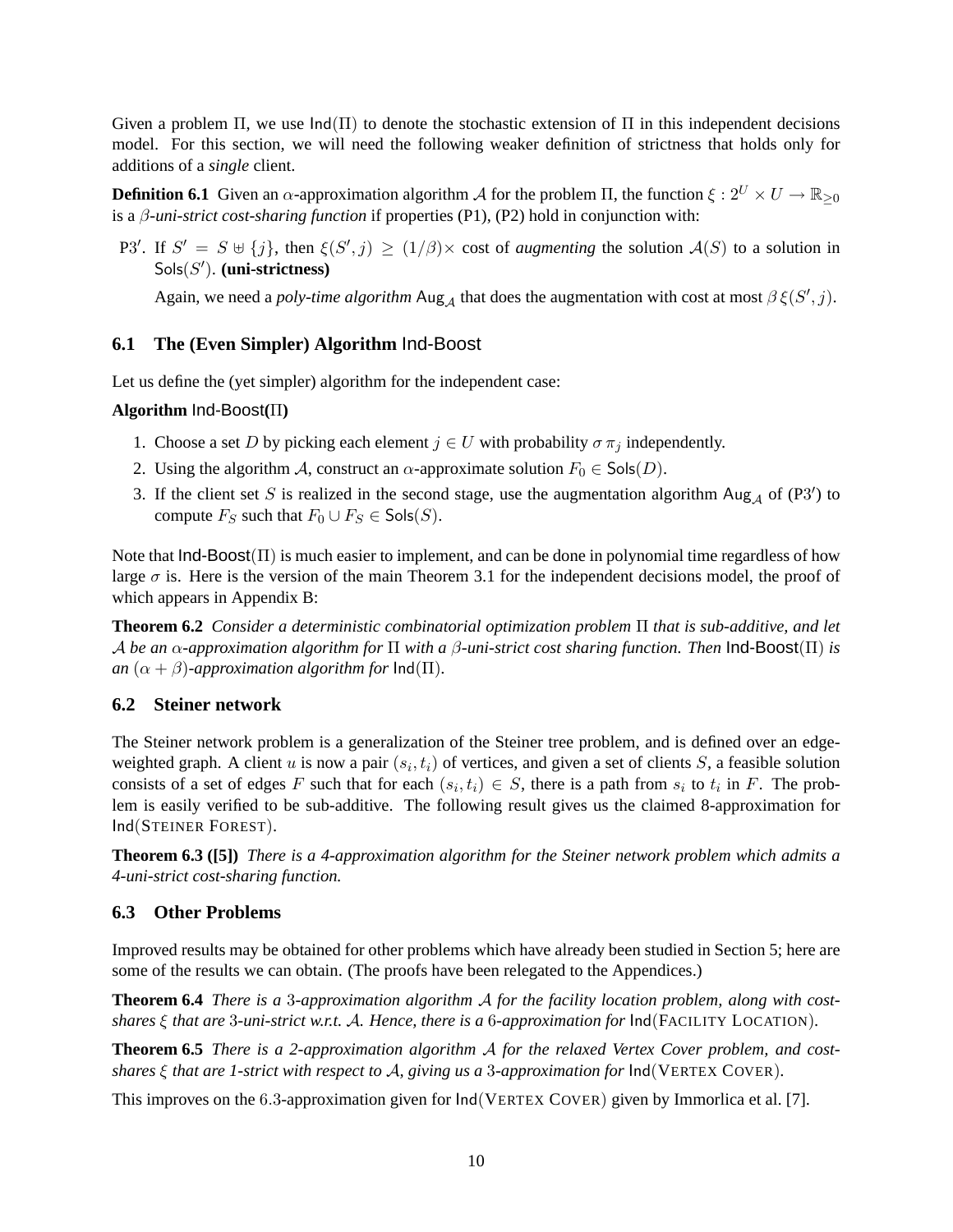# **References**

- [1] E. M. L. Beale. On minimizing a convex function subject to linear inequalities. *J. Roy. Statist. Soc. Ser. B.*, 17:173–184; discussion, 194–203, 1955. (Symposium on linear programming.).
- [2] John R. Birge and Francois Louveaux. *Introduction to stochastic programming*. Springer Series in Operations Research. Springer-Verlag, New York, 1997.
- [3] George B. Dantzig. Linear programming under uncertainty. *Management Sci.*, 1:197–206, 1955.
- [4] Ashish Goel and Piotr Indyk. Stochastic load balancing and related problems. In *40th Annual Symposium on Foundations of Computer Science (New York, 1999)*, pages 579–586. IEEE Computer Soc., Los Alamitos, CA, 1999.
- [5] Anupam Gupta, Amit Kumar, Martin Pál, and Tim Roughgarden. Approximations via cost-sharing. In *Proceedings of the 44th Annual IEEE Symposium on Foundations of Computer Science*, pages 606– 615, 2003.
- [6] Anupam Gupta, Amit Kumar, and Tim Roughgarden. Simpler and better approximation algorithms for network design. In *Proceedings of the 35th Annual ACM Symposium on Theory of Computing*, pages 365–372, 2003.
- [7] Nicole Immorlica, David Karger, Maria Minkoff, and Vahab Mirrokni. On the costs and benefits of procrastination: Approximation algorithms for stochastic combinatorial optimization problems. In *Proceedings of the 15th Annual ACM-SIAM Symposium on Discrete Algorithms*, 2004. to appear.
- [8] Kamal Jain and Vijay Vazirani. Applications of approximation algorithms to cooperative games. In *Proceedings of the 33rd Annual ACM Symposium on the Theory of Computing (STOC)*, pages 364–372, 2001.
- [9] Kamal Jain and Vijay V. Vazirani. Equitable cost allocations via primal-dual-type algorithms. In *Proceedings of the thiry-fourth annual ACM symposium on Theory of computing*, pages 313–321. ACM Press, 2002.
- [10] Peter Kall and Stein W. Wallace. *Stochastic programming*. Wiley-Interscience Series in Systems and Optimization. John Wiley & Sons Ltd., Chichester, 1994.
- [11] David R. Karger and Maria Minkoff. Building Steiner trees with incomplete global knowledge. In *Proceedings of the 41th Annual IEEE Symposium on Foundations of Computer Science*, pages 613– 623, 2000.
- [12] Willem K. Klein Haneveld and Maarten H. van der Vlerk. Stochastic integer programming: general models and algorithms. *Ann. Oper. Res.*, 85:39–57, 1999. Stochastic programming. State of the art, 1998 (Vancouver, BC).
- [13] Willem K. Klein Haneveld and Maarten H. van der Vlerk. *Stochastic Programming*. Department of Econometrics and OR, University of Groningen, Netherlands, 2003.
- [14] Jon Kleinberg, Yuval Rabani, and Éva Tardos. Allocating bandwidth for bursty connections. SIAM J. *Comput.*, 30(1):191–217 (electronic), 2000.
- [15] Ramgopal R. Mettu and C. Greg Plaxton. The online median problem. In *41st Annual Symposium on Foundations of Computer Science (Redondo Beach, CA, 2000)*, pages 339–348. IEEE Comput. Soc. Press, Los Alamitos, CA, 2000.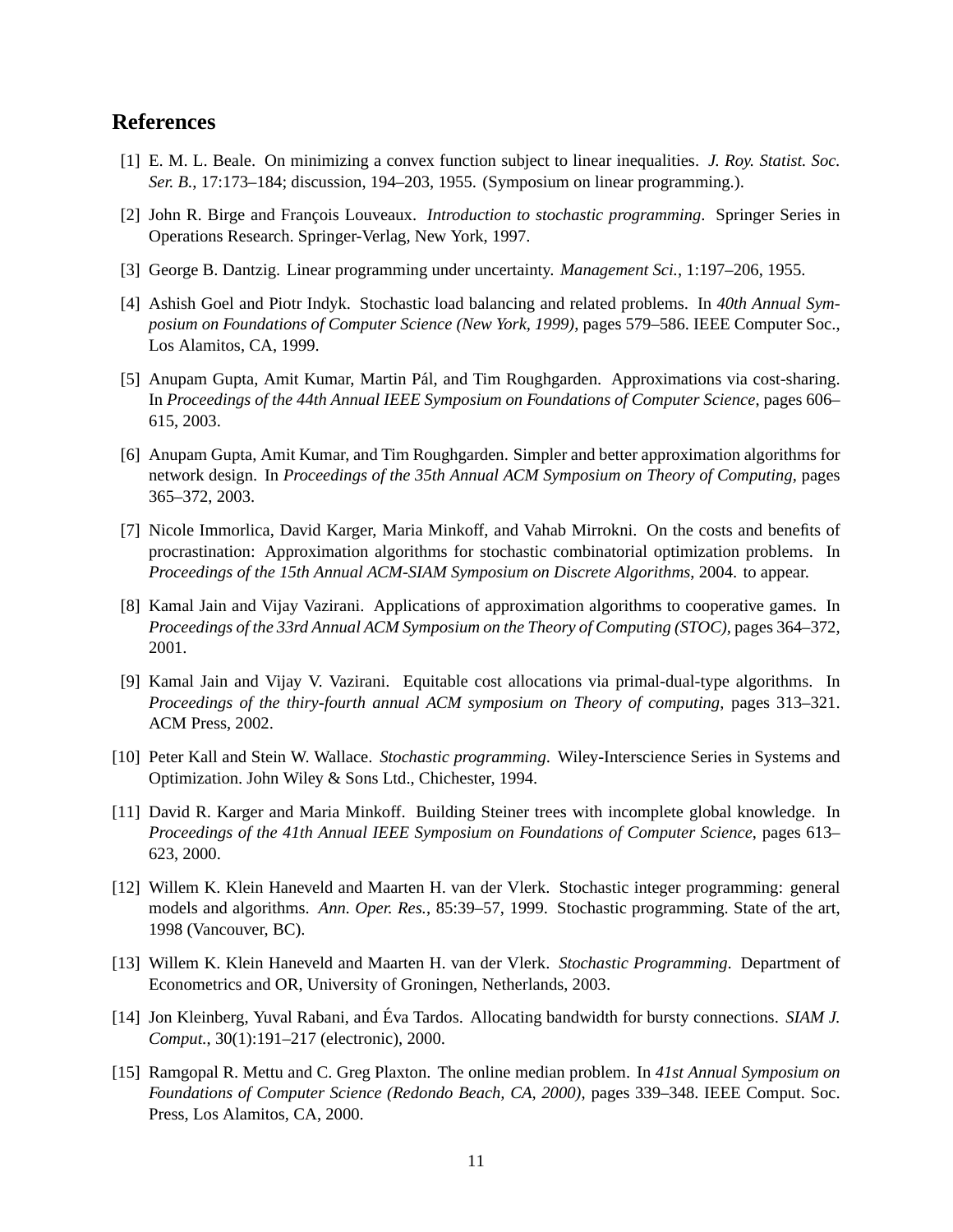- [16] Rolf H. Möhring, Andreas S. Schulz, and Marc Uetz. Approximation in stochastic scheduling: the power of lp-based priority policies. *Journal of the ACM (JACM)*, 46(6):924–942, 1999.
- [17] Herve Moulin and Scott Shenker. Strategyproof sharing of submodular costs: budget balance versus ´ efficiency. *Econom. Theory*, 18(3):511–533, 2001.
- [18] Martin Pál and Éva Tardos. Group strategyproof mechanisms via primal-dual algorithms. In Pro*ceedings of the 44th Annual IEEE Symposium on Foundations of Computer Science*, pages 584–593, 2003.
- [19] Michael Pinedo. *Scheduling: Theory, Algorithms, and Systems*. Prentice Hall, 1995.
- [20] Robert C. Prim. Shortest interconnection networks and some generalizations. *Bell System Technical Journal*, 36:1389–1401, 1957.
- [21] R. Ravi and Amitabh Sinha. Hedging uncertainty: Approximation algorithms for stochastic optimization problems. *GSIA Working Paper 2003-E68*, 2003.
- [22] Gabriel Robins and Alexander Zelikovsky. Improved Steiner tree approximation in graphs. In *Proceedings of the 11th Annual ACM-SIAM Symposium on Discrete Algorithms*, pages 770–779, 2000.
- [23] R. Schultz, L. Stougie, and M. H. van der Vlerk. Two-stage stochastic integer programming: a survey. *Statist. Neerlandica*, 50(3):404–416, 1996.
- [24] Martin Skutella and Marc Uetz. Scheduling precedence-constrained jobs with stochastic processing times on parallel machines. In *Proceedings of the twelfth annual ACM-SIAM symposium on Discrete algorithms*, pages 589–590. Society for Industrial and Applied Mathematics, 2001.
- [25] H. P. Young. Cost allocation. In R. J. Aumann and S. Hart, editors, *Handbook of Game Theory*, volume 2, chapter 34, pages 1193–1235. North-Holland, 1994.

### **A Proofs from Section 5**

#### **A.1 Facility Location: Strict Cost Shares**

**Theorem 5.1.** *The cost sharing function* ξ *given by Pal and Tardos is ´* 5.45*-strict for the* 3*-approximation algorithm of Mettu and Plaxton. Hence, there is a* 8.45*-approximation algorithm for* Stoc(FACILITY LO-CATION)*.*

**Proof of Theorem 5.1:** Let us briefly review the algorithm of Mettu and Plaxton, and the cost sharing defined by Pál and Tardos [18]. Let S be a set of clients. For a facility p, let  $B(p, \tau)$  be a ball with center p and radius  $\tau$ . We define the *opening time*  $t_p(S)$  of a facility p w.r.t. the set of clients S to be the unique radius  $\tau$  such that

$$
f_p = \sum_{j \in B(p,\tau) \cap S} (\tau - c(j,p)). \tag{A.7}
$$

Let the set  $C_p(S) = \{j \in S \mid c(j, p) < t_p(S)\}$  be called the *contributing set* for p. Note that if we charge each client in  $C_p$  the amount  $t_p(S)$ , we exactly recover the facility cost of p plus the cost of assigning clients in  $C_p$  to p. We drop the set of clients from the notation, and say  $t_p$  instead of  $t_p(S)$  when there is no danger of confusion. The cost shares of clients are then defined as

$$
\xi(S, j) = \min_{p \in F} \{ \max(t_p(S), c(j, p)) \}.
$$
\n(A.8)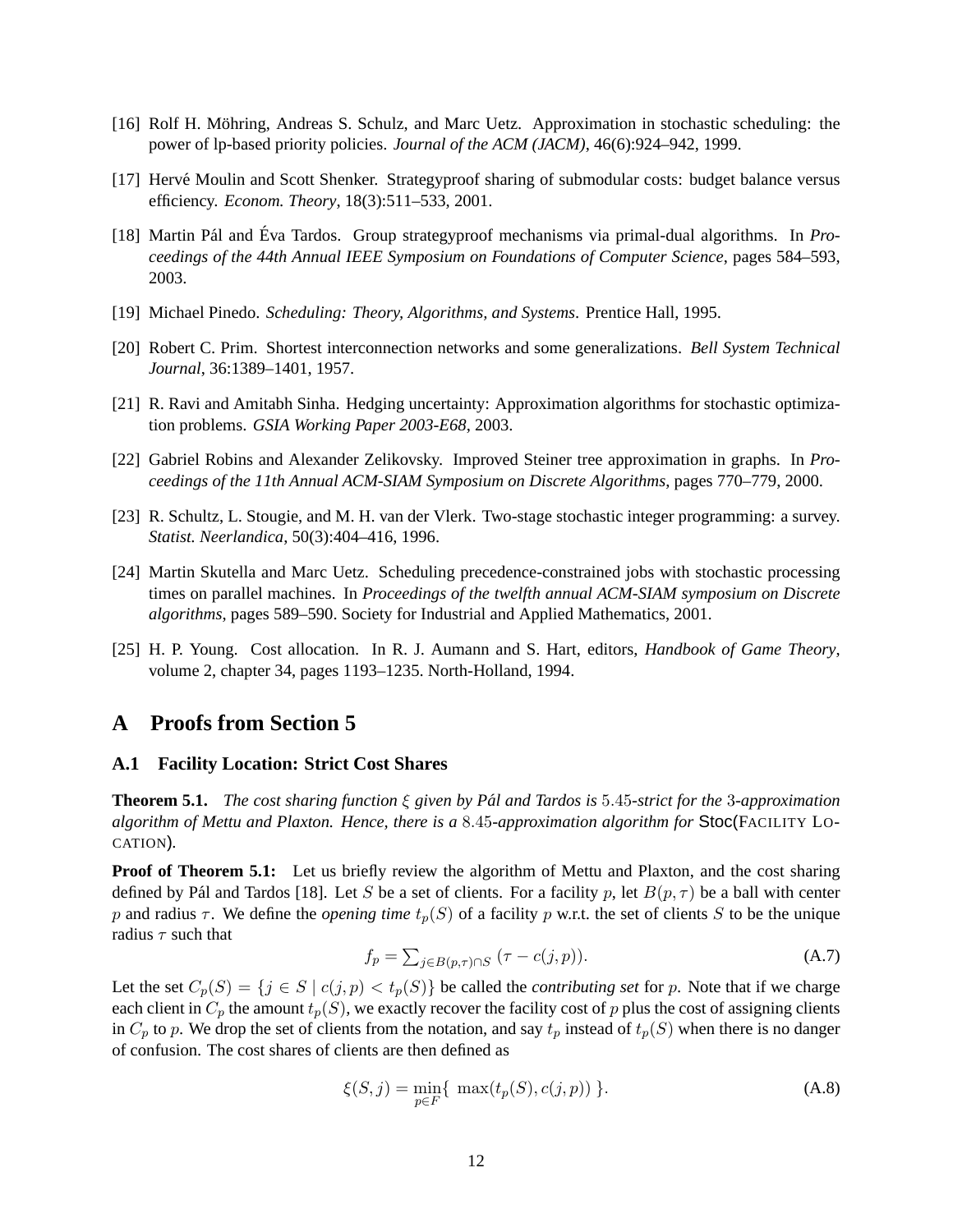Intuitively, the contribution of user j towards the facility p should be either  $t_p$  if  $j \in C_p$ , or the connection cost  $c(j, p)$  if  $j \notin C_p$ . The client can (and does) choose to contribute only to the least demanding facility; the facility  $p$  for which this minimum is attained is called the *primary* facility of  $j$  (in the run on  $S$ ). A facility p is said to be *well-funded* if  $\xi(S, j) \ge t_p(S)/3$  for all  $j \in C_p$ .

The algorithm  $A$  we use is a slight modification of the algorithm of Mettu and Plaxton; given a set of clients S, A considers all the well-funded facilities p in order of increasing opening time  $t_p(S)$ . For each such (well-funded) facility p, the algorithm declares it *open* if there are no previously opened facilities within a radius  $2 t_p(S)$  around p.

For each open facility p, A assigns all clients in  $C_p$  to p. (By construction, the sets  $C_p$  for open facilities p are disjoint.) It then assigns each client not lying in any  $C_p$  to its closest open facility. The following facts can be derived from the arguments in [15] and [18]:

- 1. For each open facility p, the cost shares  $\xi(S, C_p)$  of the clients in  $C_p$  pay 1/3 of  $f_p$  plus their assignment cost. (See [18, Lemma 2.4] and the preceding discussion therein.)
- 2. For each facility p, there exists a *well-funded* facility q (possibly  $p = q$ ) such that  $c(p, q) \leq 2(t_p t_q)$ . (Note that it must be that  $t_q \leq t_p$ .)
- 3. For each facility p, there exists an *open* facility q within a distance of  $2t_p$ . Hence, if p is a primary facility for some client j, then  $c(j, q) \leq 3\xi(S, j)$ .

To show strictness of  $\xi$ , we must specify the algorithm Aug<sub>A</sub> which augments a solution  $\mathcal{A}(S)$  to cover a set of new clients T with  $S \cap T = \emptyset$ . In the following, let  $C_p = C_p(S \cup T)$  denote the contributor set of a facility p in the run  $A(S \cup T)$ . Similarly, when we say a facility p is well-funded, we mean that p is well-funded in the run  $A(S \cup T)$ . A facility p is called T-heavy if  $|C_p \cap T| \ge b|C_p|$  (where the parameter  $b \in (0,1)$  will be specified later), and is T-light otherwise. Note that a T-light facility must have  $|C_p \cap S| \ge (1 - b)|C_p|$ .

**Claim A.1** *If* p *is a* T*-light facility, then*

$$
t_p(S) \leq \frac{1}{1-b} t_p(S \cup T) - \frac{1}{|C_p \cap S|} \sum_{j \in C_p \cap T} c(j, p).
$$

**Proof:** Consider the set  $C_p = \{j \in S \cup T \mid c(j, p) < t_p\}$ ; by the definition (A.7),

$$
f_p + \sum_{j \in C_p} c(j, p) = |C_p| t_p(S \cup T)
$$

Since *p* is *T*-light,  $|C_p \cap S| \ge (1 - b)|C_p|$ .

$$
f_p + \sum_{j \in C_p \cap S} c(j, p) = |C_p| t_p(S \cup T) - \sum_{j \in C_p \cap T} c(j, p) \leq |C_p \cap S| \frac{t_p(S \cup T)}{1 - b} - \sum_{j \in C_p \cap T} c(j, p).
$$

which means facility p was already paid for at time  $t_p(S\cup T)/(1-b) - \sum_{j\in C_p\cap T}c(j,p)/(|C_p\cap S|)$  in the run  $A(S)$ , proving the claim.

**Augmentation procedure** Aug<sub>A</sub>: To augment  $A(S)$  to cover T as well, we pick a subset of well-funded T-heavy facilities to open greedily in a manner very similar to that in  $\mathcal{A}(S\cup T)$ : we consider all well-funded T-heavy facilities in order of increasing  $t_p(S \cup T)$ , and open a facility p if there is no facility q already open within a radius  $2 t_p(S \cup T)$  of p. (Note that q may have been opened in either  $\mathcal{A}(S)$ , or in the augmenting phase before  $p$  was considered.) We never open any  $T$ -light or non-well-funded facilities. At the end of this procedure, for a client  $j \in C_p$  whose p is open, we assign j to p; else we assign j to the closest open facility.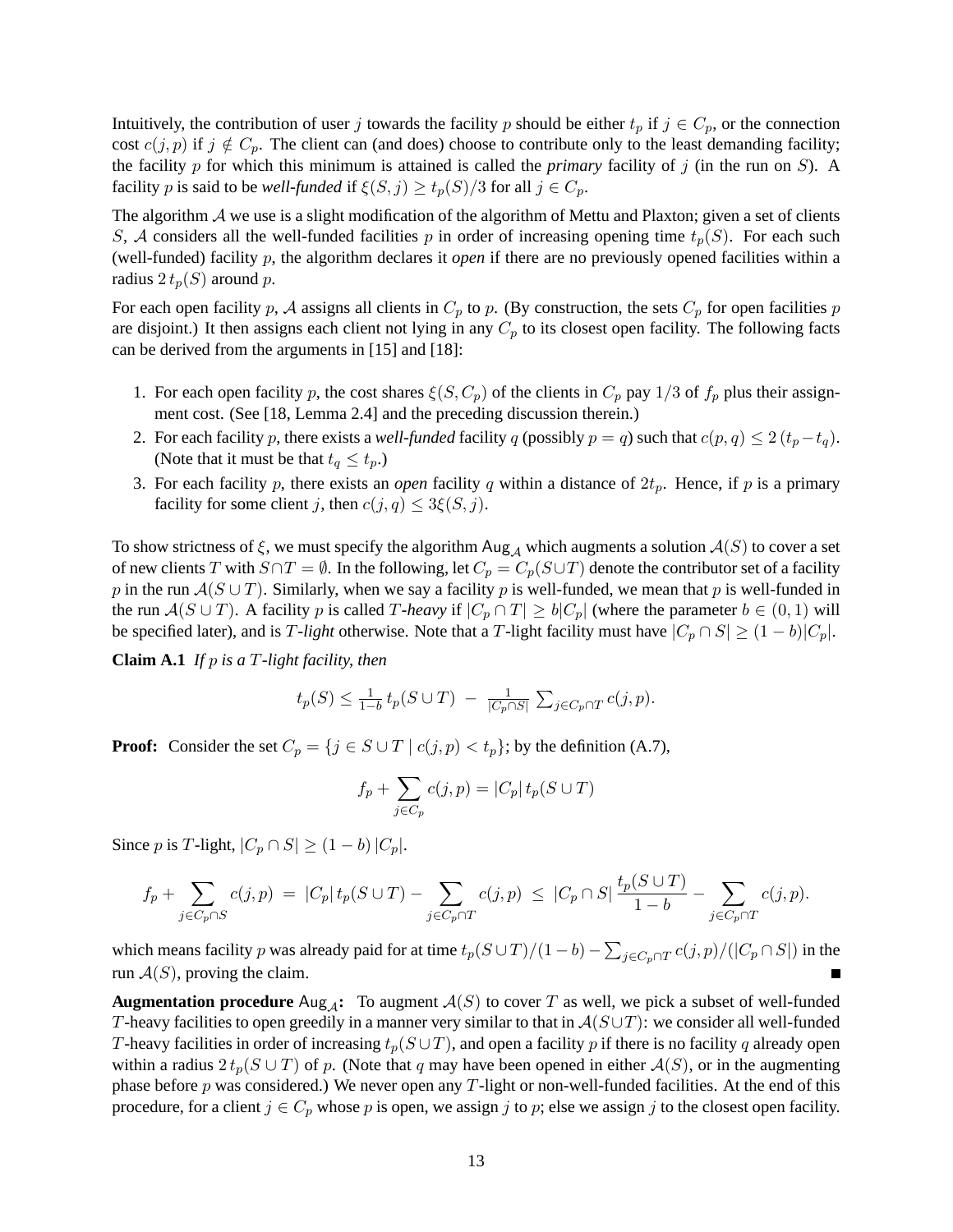**Claim A.2** *The augmentation cost for a set*  $T$  *is at most*  $(3 + \sqrt{6}) \sum_{j \in T} \xi(S \cup T, j)$ *.* 

**Proof:** Firstly, consider any well-funded T-heavy facility p. Since p is T-heavy, the shares of clients in  $C_p \cap T$  can pay for a b/3 fraction of the facility cost plus their own connection costs. Hence we must consider clients j whose primary facility  $p$  is either not well-funded or not T-heavy. We claim that in both cases there must be a facility close to p opened either by  $A(S)$ , or in the augmenting phase. Note that by the properties of the algorithm A, there is a well-funded facility q such that  $t_q(S \cup T) \le t_p(S \cup T)$  and  $c(p, q) \leq 2 (t_p(S \cup T) - t_q(S \cup T)).$ 

Now, if q is T-heavy, by the properties of our augmentation procedure, there must a facility  $r$  that was open in the augmentation step such that  $c(q, r) \leq 2 t_q(S \cup T)$ . On the other hand, if q is T-light, we have that  $t_q(S) \leq t_q(S \cup T)/(1 - b)$  by Claim A.1 above. Thus, in the run  $\mathcal{A}(S)$ , there must be an open facility r such that  $c(q, r) \le 2 t_q(S) \le (2/(1 - b)) t_q(S \cup T)$ .

In both cases, the assignment cost of the client  $i$  is bounded by

$$
c(j,r) \le c(j,p) + c(p,q) + c(q,r)
$$
  
\n
$$
\le c(j,p) + 2(t_p(S \cup T) - t_q(S \cup T)) + (2/(1-b)) t_q(S \cup T)
$$
  
\n
$$
\le c(j,p) + (2/(1-b)) t_p(S \cup T)
$$
  
\n
$$
\le (1+2/(1-b)) \xi(S \cup T, j).
$$

To balance  $3/b$  and  $(1+2/(1-b))$ , we can now pick  $b=3-1$ √ 6 to get the desired result. Since  $\beta = 3 + \sqrt{6} \le 5.45$ , this proves the theorem.

### **A.2 Vertex Cover: Lipschitz Continuity**

**Claim 5.5.** *Consider two runs* <sup>R</sup> *and* <sup>R</sup><sup>b</sup> *of* <sup>A</sup> *with the same edge set* <sup>S</sup> *on two different cost vectors* <sup>c</sup> *and*  $\hat{c}$ , and let p and  $\hat{p}$  be the two vectors of payments computed. If we define  $\Delta$  so that  $(p - \hat{p}) = (c - \hat{c}) + \Delta$ , *then*  $\|\Delta\|_1 \leq \|c - \hat{c}\|_1$ .

**Proof of Claim 5.5:** Consider the two runs R and  $\hat{R}$  of A on the two cost vectors c and  $\hat{c}$  being executed in parallel. Let  $p_t(v)$  and  $\hat{p}_t(v)$  be the payments towards vertex v accumulated in the respective runs until time t. We claim that the quantity  $\Phi(t) = \sum_{v \in V} |(c(v) - p_t(v)) - (\hat{c}(v) - \hat{p}_t(v))|$  never increases as a function<br>of t. Since  $\Phi(0) = ||e_0||^2$  and  $\Phi(\infty) = ||(p_0 - \hat{p}_t(v)) - (\hat{c}(v) - \hat{p}_t(v))||$  this will never Claim 5.5 of t. Since  $\Phi(0) = ||c - \hat{c}||_1$  and  $\Phi(\infty) = ||(p - \hat{p}) - (c - \hat{c})||_1 = ||\Delta||_1$ , this will prove Claim 5.5.

Consider any edge  $e = \{u, v\}$  at time t in both runs. If e is not frozen in either run, it causes both  $p(u)$  and  $\hat{p}(u)$  to increase at unit rate; the same arguments hold for v. Since u is not tight in either run,  $c(u)-p_t(u) > 0$ and  $\hat{c}(u) - \hat{p}_t(u) > 0$ , and edge e contributes to both terms equally; hence it is currently contributing at rate zero to the difference  $(c(u) - p_t(u)) - (\hat{c}(u) - \hat{p}_t(u))$ . If e is frozen in both runs, its current rate of contribution is zero as well.

Now suppose that e is frozen in only one of the runs; say, it is frozen in the run R but not in the run  $\hat{R}$ (the other case is symmetric). That means one of its endpoints must be tight in  $R$ ; w.l.o.g., assume the tight vertex is u. Thus  $c(u) - p_t(u) = 0$ . In the run R, the contribution of e makes the term  $\hat{c}(u) - \hat{p}_t(u) = 0$  $|(c(u) - p_t(u)) - (\hat{c}(u) - \hat{p}_t(u))|$  *decrease* at unit rate. However, its contribution towards v, and hence towards the term  $|c(v) - p_t(v) - (\hat{c}(v) - \hat{p}_t(v))|$  increases at a rate of at most 1 in the worst case. Hence, the quantity  $\Phi$  never increases. the quantity  $\Phi$  never increases.

## **B Proofs from Section 6**

**Theorem 6.2.** *Consider a deterministic combinatorial optimization problem* Π *that is sub-additive, and let* A *be an* α*-approximation algorithm for* Π *with a* β*-uni-strict cost sharing function. Then* Ind-Boost(Π) *is*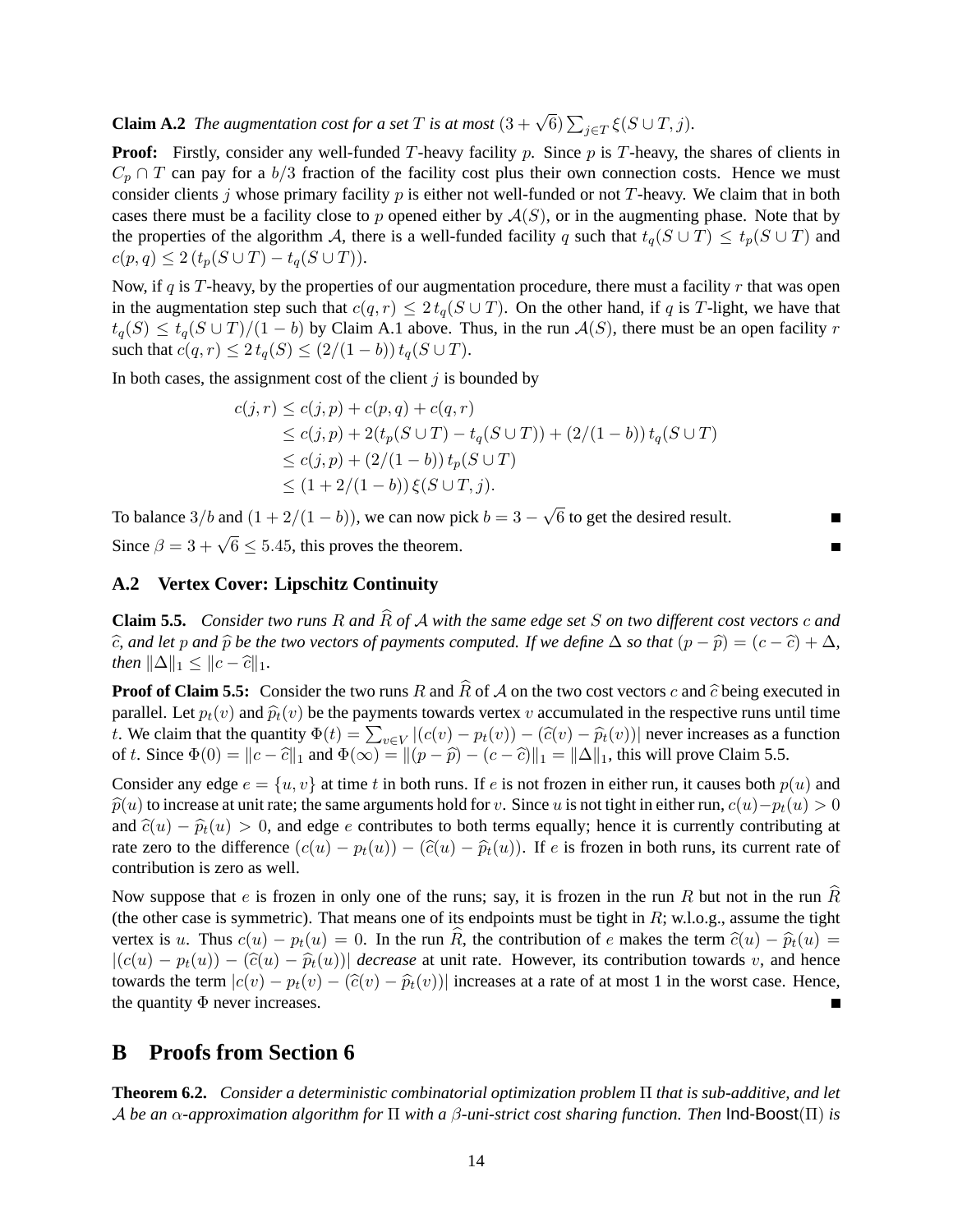*an*  $(\alpha + \beta)$ *-approximation algorithm for*  $\text{Ind}(\Pi)$ *.* 

**Proof of Theorem 6.2:** While it is possible to prove this result closely following the lines of that for Theorem 3.1, we give a slightly different proof here.

First, some notation: let  $\pi(S) = \prod_{j \in S} \pi_j \prod_{j \notin S} (1 - \pi_j)$ . Let  $F_0^*$  be the first-stage component of the optimal solution, and  $F_S^*$  be the second-stage component if the set of realized clients is S, and let  $Z^*$  be defined as in Equation (3.2).

*First stage:* Again, we claim that there is  $\widehat{F}_1 \in \mathsf{Sols}(D)$  such that  $\mathbf{E}[c(\widehat{F}_1)] \leq Z^*$ ; the actual proof is by a slightly different "coupling" argument. As a thought experiment, throw elements of D into  $\sigma$  sets  $D_1, \ldots, D_{\sigma}$  independently and uniformly at random. Now, since D was picked by sampling U at rate  $\sigma \pi_j$ , each  $D_i$  is distributed as though we sampled element  $j \in U$  with probability  $\pi_j$ . (The contents of different  $D_i$ 's are correlated negatively, but we will only use linearity of expectations.)

Define  $\widehat{F}_1 = F_0^* \cup F_{D_1}^* \cup F_{D_2}^* \cup \ldots \cup F_{D_\sigma}^*$ . Again,  $\widehat{F}_1 \in \mathsf{Sols}(D)$  from sub-additivity, and

$$
\mathbf{E}_D[c(\widehat{F}_1)] \le c(F_0^*) + \mathbf{E}_D[\sum_{i=1}^{\sigma} c(F_{D_i}^*)] = c(F_0^*) + \sum_{i=1}^{\sigma} \mathbf{E}_{D_i}[c(F_{D_i}^*)]
$$
  
=  $c(F_0^*) + \sigma \sum_S \pi(S) c(F_S^*) = Z^*.$ 

Now an  $\alpha$ -approximation algorithm for Det(II) gives us a solution  $F_0$  with  $\mathbf{E}[c(F_0)] \leq \alpha c(\widehat{F}_1) \leq \alpha Z^*$ , bounding our first stage costs.

*Second stage:* Let S be the set of realized clients, and let  $F<sub>S</sub>$  be the result of our algorithm Aug<sub>A</sub> such that  $F_0 \cup F_S \in \mathsf{Sols}(S)$ . We need to bound our expected second stage cost, which is  $\sigma \mathbf{E}[c(F_S)]$ , which we will bound by the expected *first stage* cost.

Define  $\phi_j$  for an element  $j \in U$  to be the random variable  $\phi_j = \xi(D, j)$ , and  $\psi_j$  to be the cost of augmenting a solution for D to include j as well, in the case that  $j \in S$ . (Hence, if  $j \notin S$ , then  $\psi_j = 0$ .) Let  $X_i = \sigma \psi_i - \beta \phi_i.$ 

Now let us condition on all the first-stage coin-tosses T in U except for j's toss. Let  $D_T$  be all the vertices picked according to T (which does not include j), and consider the expected value of  $X_i$  over the first-stage toss for  $j$ , and the tosses of the realized set  $S$ .

$$
\mathbf{E}_{D,S}[\sigma \,\psi_j | \,\mathcal{T}] = \sigma \times \pi_j \times (1 - \sigma \,\pi_j) \text{ (cost of augmenting } \mathcal{A}(D_{\mathcal{T}}) \text{ to include } j\text{), and}
$$
(B.9)

$$
\mathbf{E}_D[\beta \phi_j | \mathcal{T}] = \beta \times \qquad \sigma \pi_j \times \xi(D_{\mathcal{T}} \oplus \{j\}, j). \tag{B.10}
$$

By uni-strictness of A, (B.10) is at least (B.9), and hence  $\mathbf{E}_{D,S}[X_j | \mathcal{T}] \leq 0$ . Since this holds for all T,  $\mathbf{E}_{D,S}[X_j] \leq 0$  unconditionally, and thus

$$
\mathbf{E}_{D,S}[\psi_j] \le \frac{\beta}{\sigma} \mathbf{E}_D[\phi_j].
$$
\n(B.11)

Note that Properties (P1) and (P2) of the cost shares  $\xi$  imply that

$$
\sum_{j\in U} \mathbf{E}_D[\phi_j] = \sum_{j\in U} \mathbf{E}_D[\xi(D,j)] = \mathbf{E}_D[\sum_{j\in D} \xi(D,j)] \le \mathbf{E}_D[c(OPT(D))] \le Z^*.
$$
 (B.12)

Furthermore,  $\mathbf{E}_{D,S}[F_S] \leq \sum_j \mathbf{E}_{D,S}[\psi_j]$  by sub-additivity; using this, (B.11) and (B.12), we get that expected second-stage cost  $\sigma \mathbf{E}[c(F_S)] \leq \beta Z^*$ , proving the result.